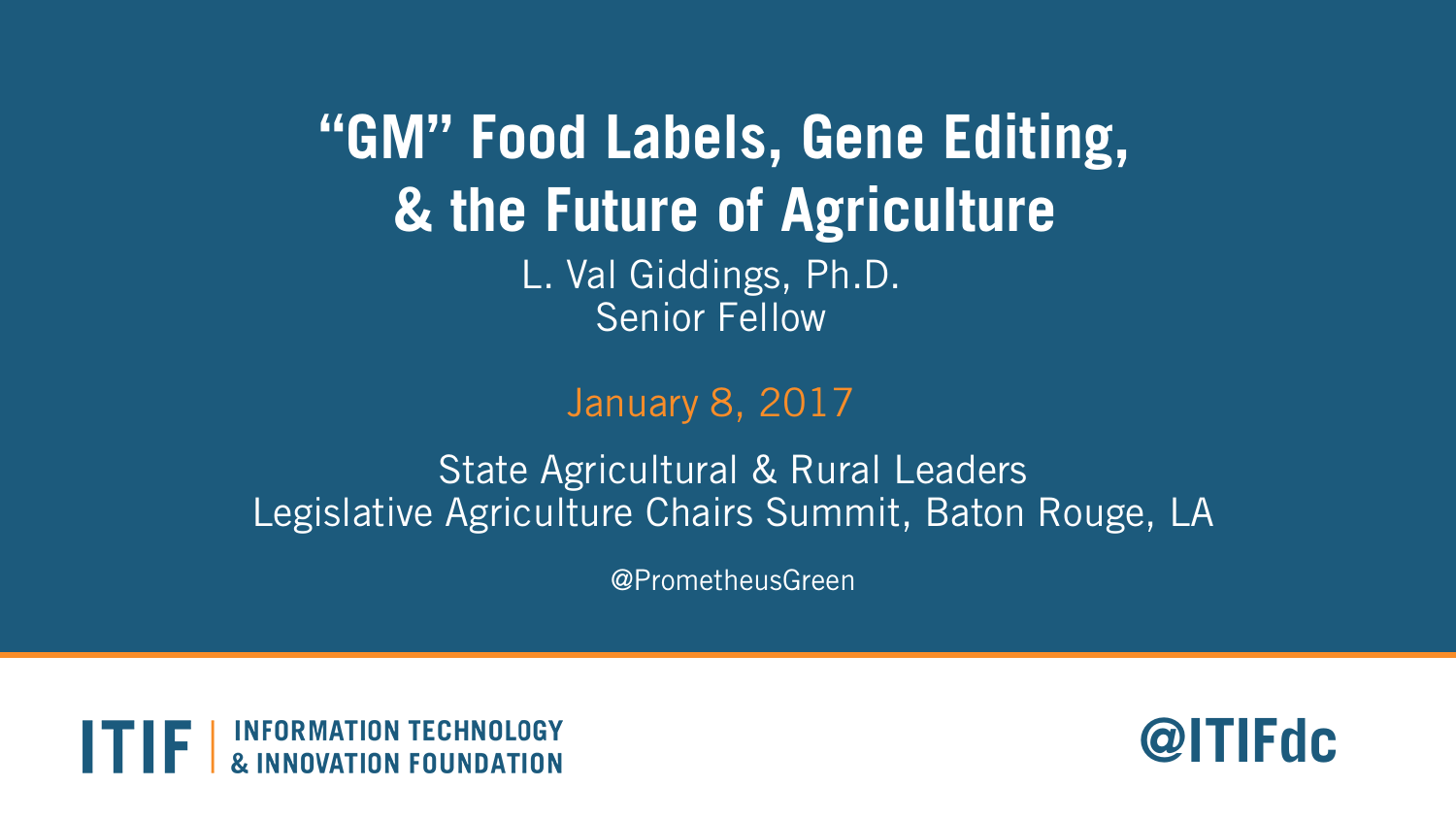# **About ITIF**

- Independent, nonpartisan research and education institute focusing on intersection of technological innovation and public policy, including:
	- Innovation and competitiveness
	- IT and data
	- Telecommunications
	- Trade and globalization
	- Life sciences, agricultural biotech, and energy
- Mission to formulate and promote policy solutions that accelerate innovation and boost productivity
- Ranked by University of Pennsylvania as top science and technology think tank in United States and number two in world

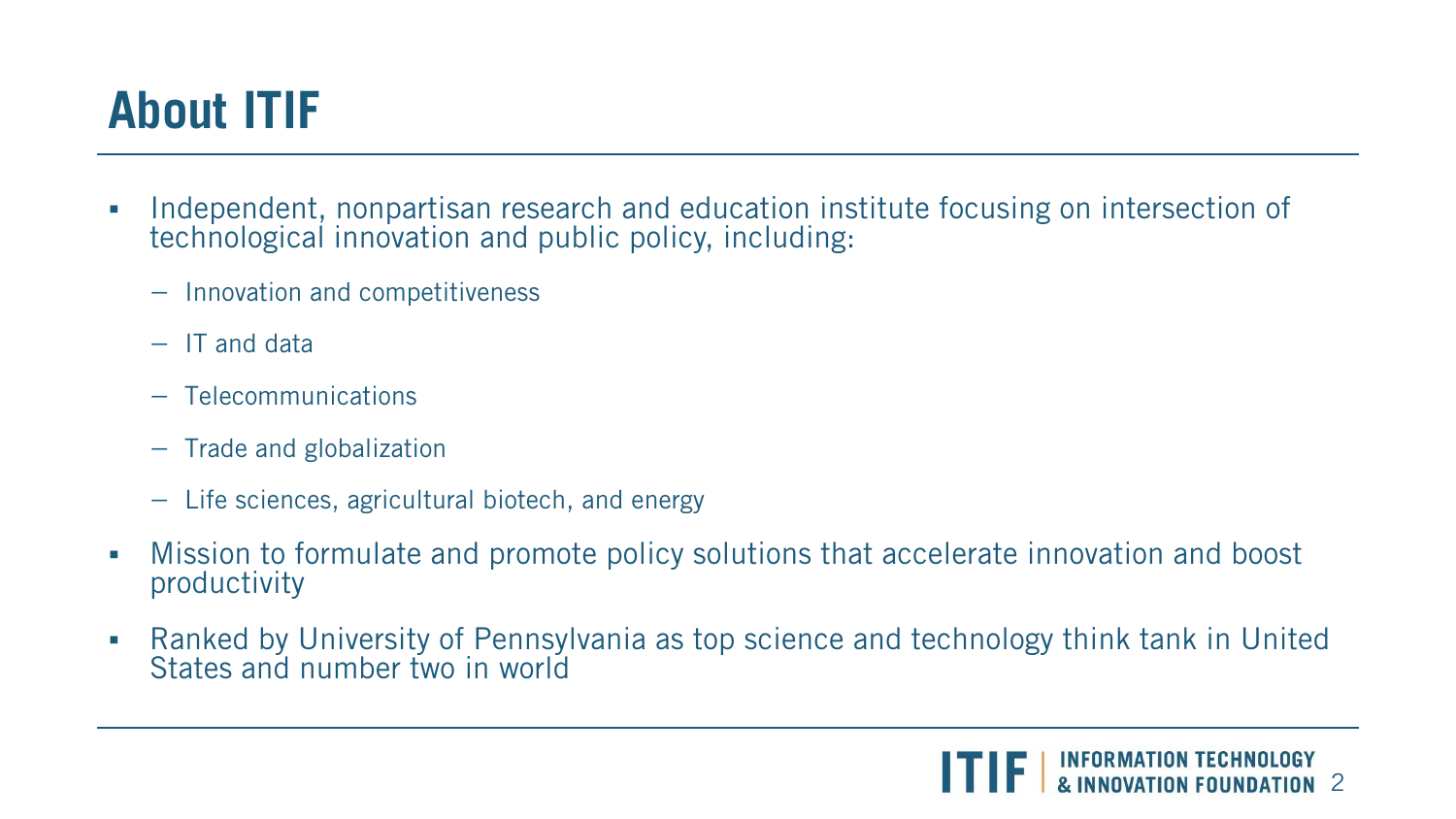#### **"GMO" Food Labels—What's the Big Deal?**

- Definition: "...in a way that does not occur by natural multiplication or natural recombination"
- Definition describes something that does not exist; a null set
	- Sweet potatoes
	- Monarch butterflies
	- Every living thing
- "GM" is a process, a breeding method; NOT an ingredient.

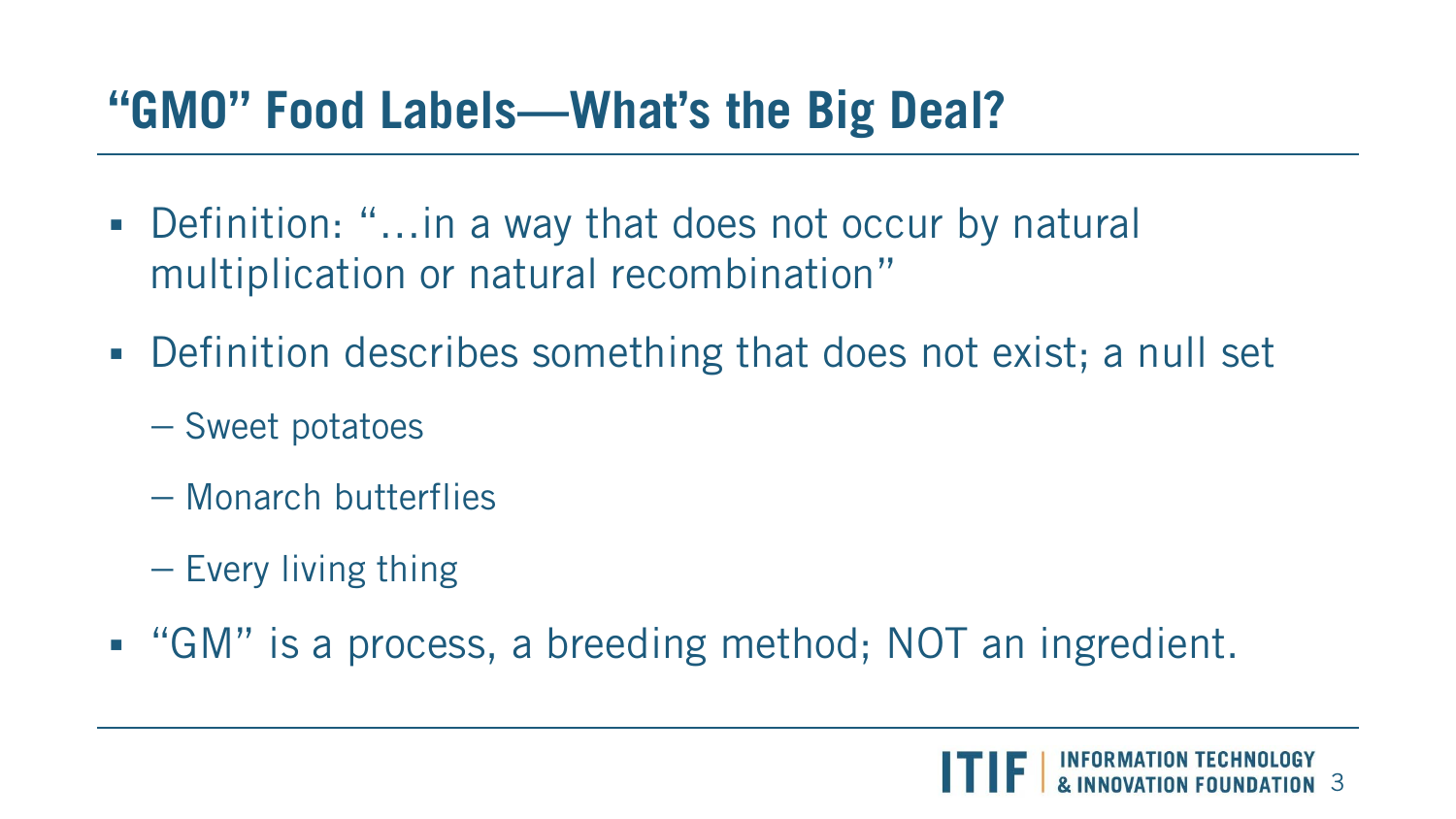# **Is Labeling Really About Our "Right to Know"?**

"We are going to force them to label this food. If we have it labeled, then we can organize people not to buy it."

-Andrew Kimbrell, Executive Director, Center for Food Safety

"Personally, I believe GM foods must be banned entirely, but labeling is the most efficient way to achieve this. Since 85% of the public will refuse to buy foods they know to be genetically modified, this will effectively eliminate them from the market just the way it was done in Europe."

-Dr. Joseph Mercola, Mercola.com

"By avoiding GMOs, you contribute to the tipping point of consumer rejection, forcing them out of our food supply."

-Jeffrey Smith, Founder, Institute for Responsible Technology

"With labeling it (GMOs) will become 0%... For you the label issues is vital, if you get labeling then GMOs are dead-end."

-Vandana Shiva, environmental activist

**GENETIC LITERACY PROJECT** 

www.geneticliteracyproject.org

"The burning question for us all then becomes how-and how quickly-can we move healthy, organic products from a 4.2% market niche, to the dominant force in American food and farming? The first step is to change our labeling laws."

-Ronnie Cummins, Director, Organic Consumers Association

#### **SOURCES:**

http://www.responsibletechnology.org/10-Reasons-to-Avoid-GMOs http://www.youtube.com/watch?v=HkFf39YWtmg https://www.commondreams.org/view/2012/08/02-0 http://www.activistcash.com/person/1562-andrew-kimbrell/ http://vtdigger.org/2012/04/17/wanzek-genetically-modified-food-is-perfectly-healthy http://articles.mercola.com/sites/articles/archive/2012/02/29/new-vermont-gmolabeling-policy-officially-introduced.aspx

**TE INFORMATION TECHNOLOGY & INNOVATION FOUNDATION 4**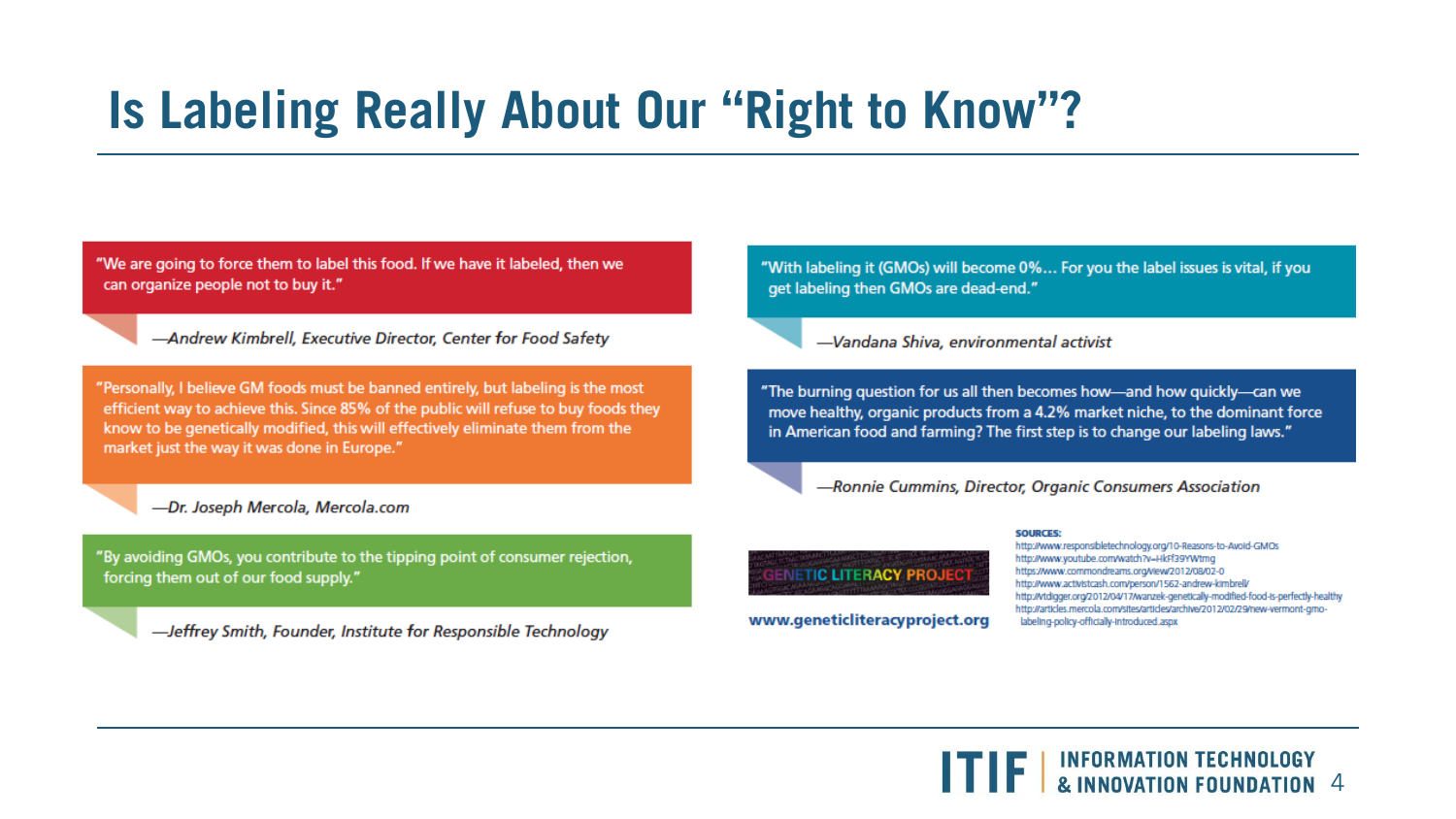### **Legal problems with "GM" food labels**

- **FFDCA requires food labels to be** 
	- accurate
	- informative
	- not misleading
- "GM" food labels are intrinsically misleading, deliberately designed to misinform & mislead
- Congress made all of this moot with passage of S 764 on 14 July 2016
- USDA/AMS has 2y to develop regulations for labels

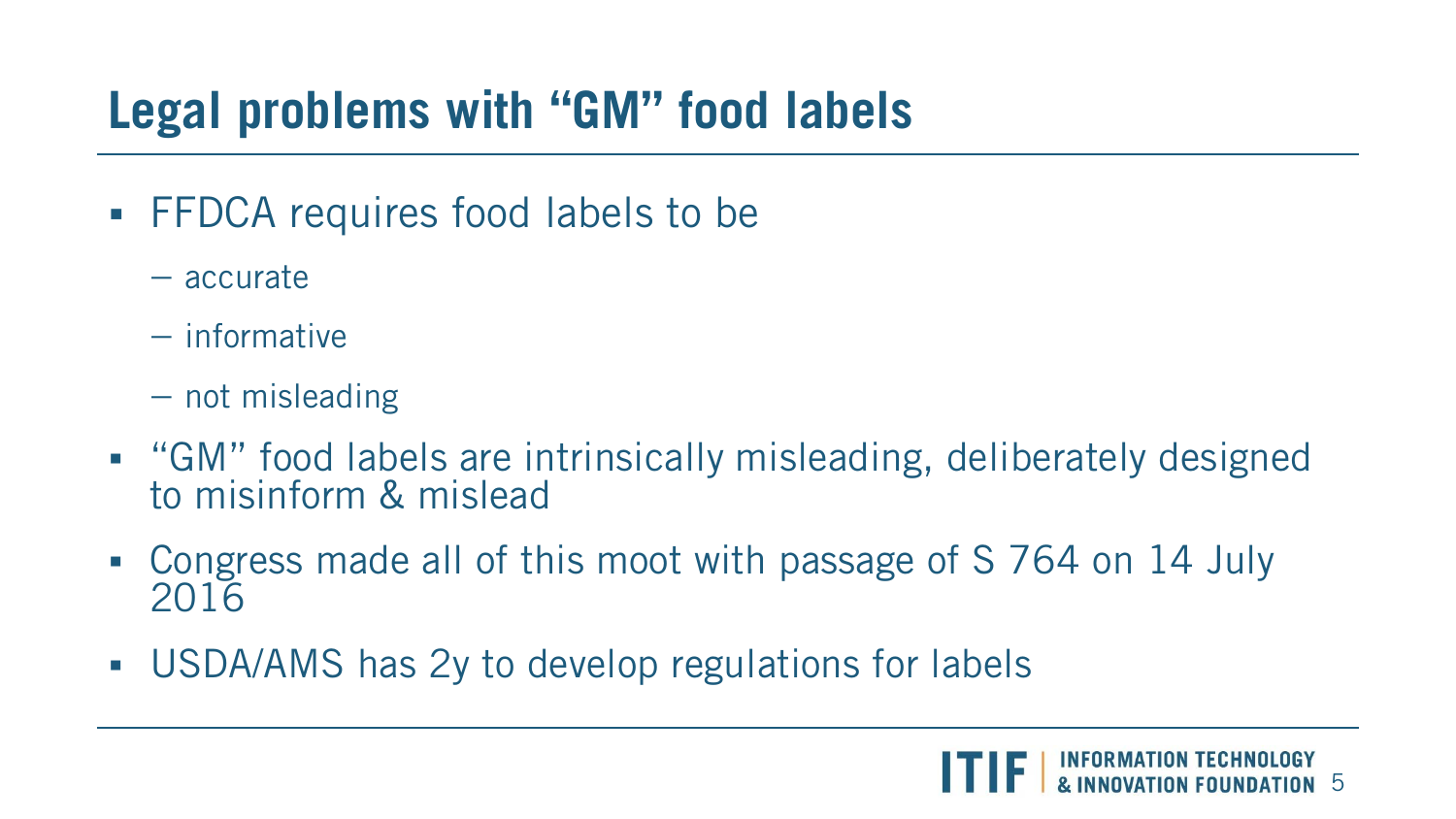# **What Is "Gene Editing" ("New Breeding Techniques")?**

- $ZFN = Zinc$  Finger Nucleases
- TALENS = Transcription activator-like effector nucleases
- $\blacksquare$  ODM  $\blacksquare$  Oligonucleotide directed mutagenesis
- $MEGA = meganucleases$
- $\blacksquare$  RdDM  $\blacksquare$  RNA dependent DNA methylation
- RNAi/PTGS = small, interfering RNAs/Post translational gene silencing
- CRISPR-Cas9 = Clustered regularly interspaced short palindromic repeats
- (Gene drives/reversal drives…)

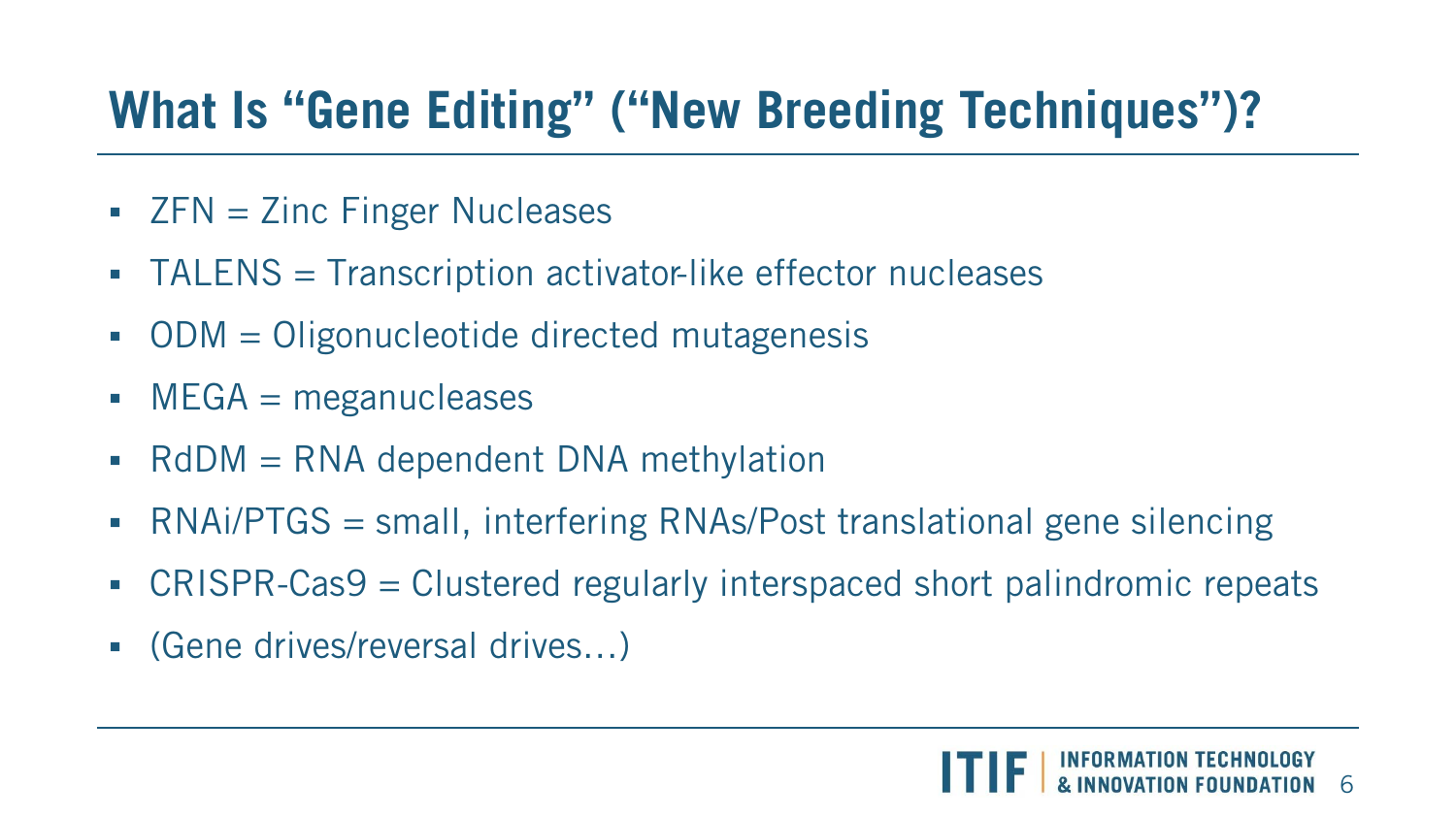### **Why Do We Care?**

 "The greatest challenge of the 21st century: feeding 9 billion people with a sustainable agricultural production system."

— Chrispeels, 2000.

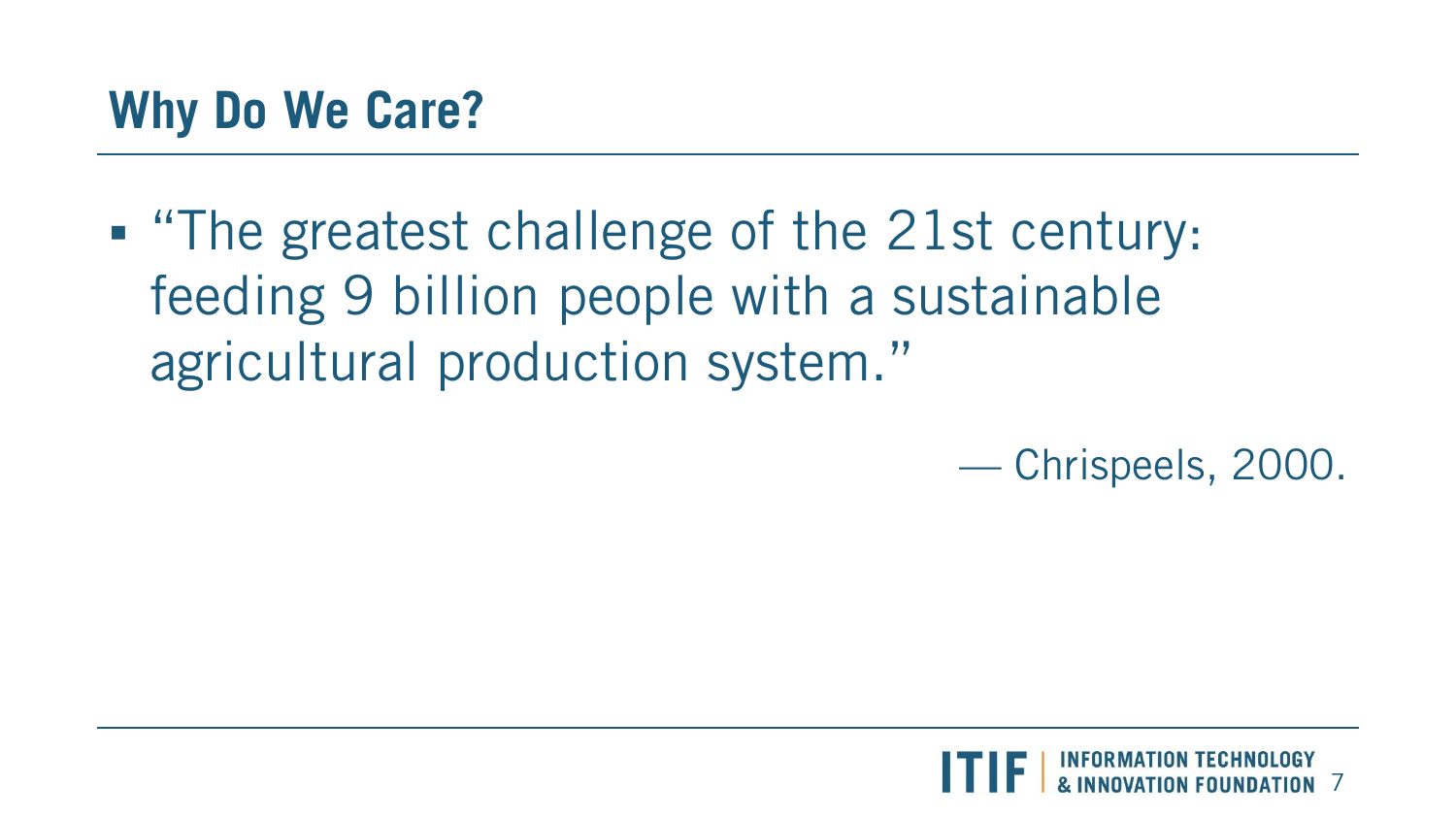#### **The Verdict of the Marketplace is Clear**

#### Figure 5

Adoption of genetically engineered crops in the United States



Bt crops have insect resistant traits; HT crops have herbicide tolerance traits. Data for each crop category include varieties with both Bt and HT (stacked) traits.

Source: U.S. Department of Agriculture (USDA), Economic Research Service (ERS). 2013. Adoption of Genetically Engineered Crops in the U.S. data product.

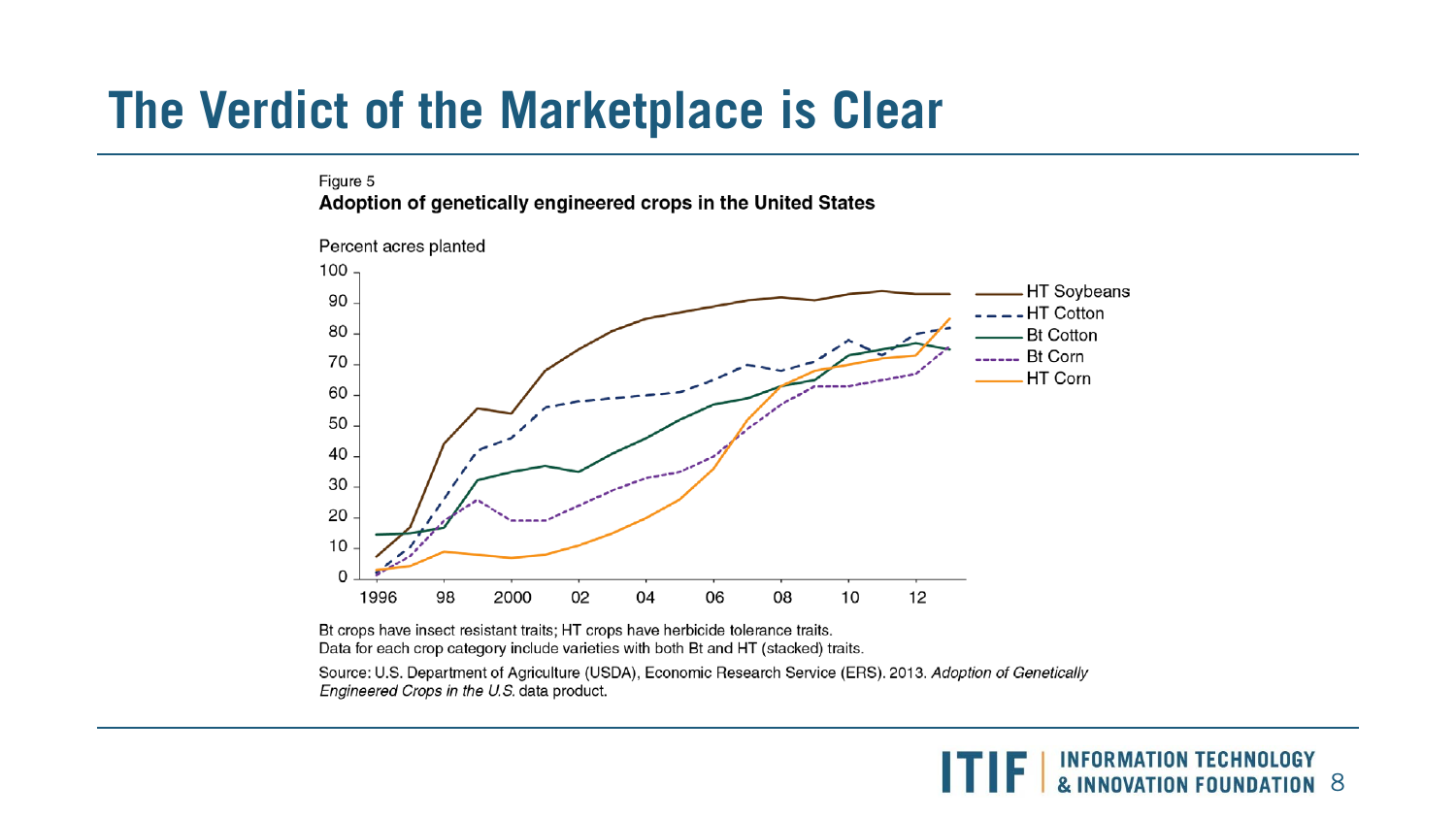### **What Does This Translate To Globally?**

- 1996: first major commercial plantings
- 2015: over 444 million acres harvested
- 1996-2015: over 4.4 billion acres planted
- Now: 18 million farmers in 28 countries; 17 million are smallholders in developing countries

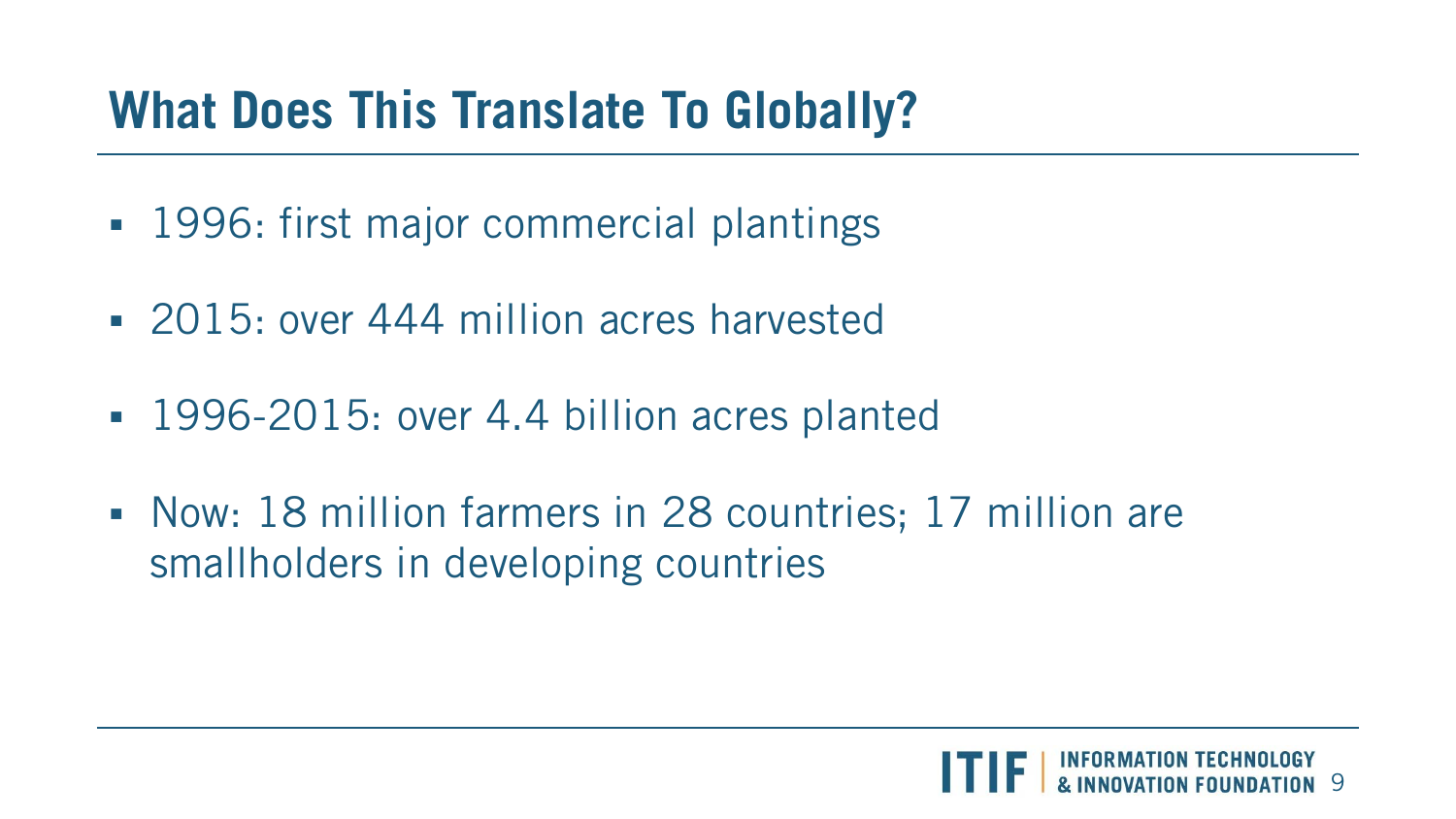### **Global Area of Biotech Crops**



Source: Clive James, 2015.

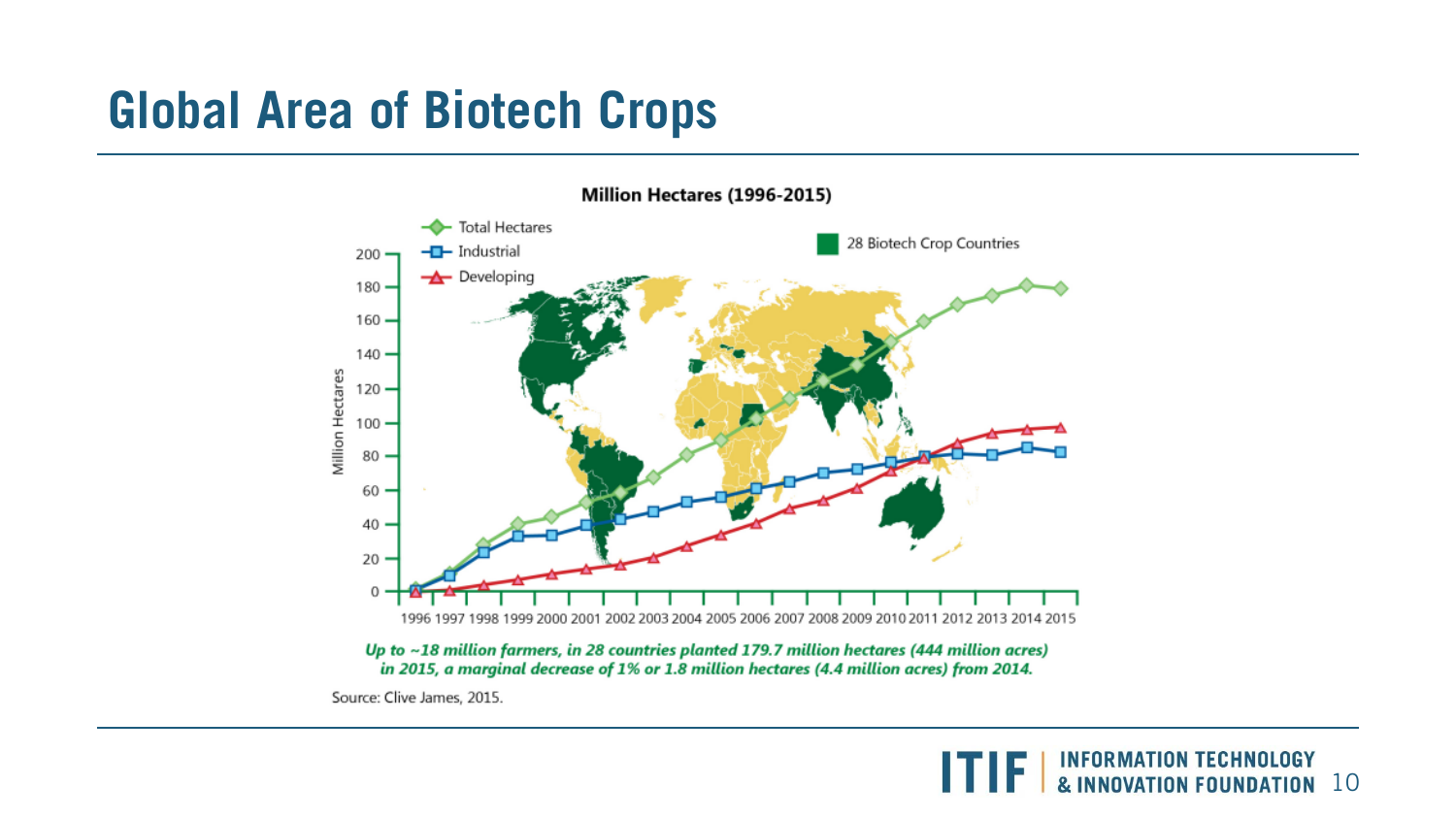# **Economic & Environmental Impacts**

- **\$18.8 billion in AV in 2012—116.6B since 1996** 
	- $-$  soybeans  $+122$ MT
	- maize +230MT
- Pesticide use -503 M kg
- $\sim$  CO2 reductions  $\sim$  -11.88 million autos for 1yr
- $EIQ = -18.7\%$

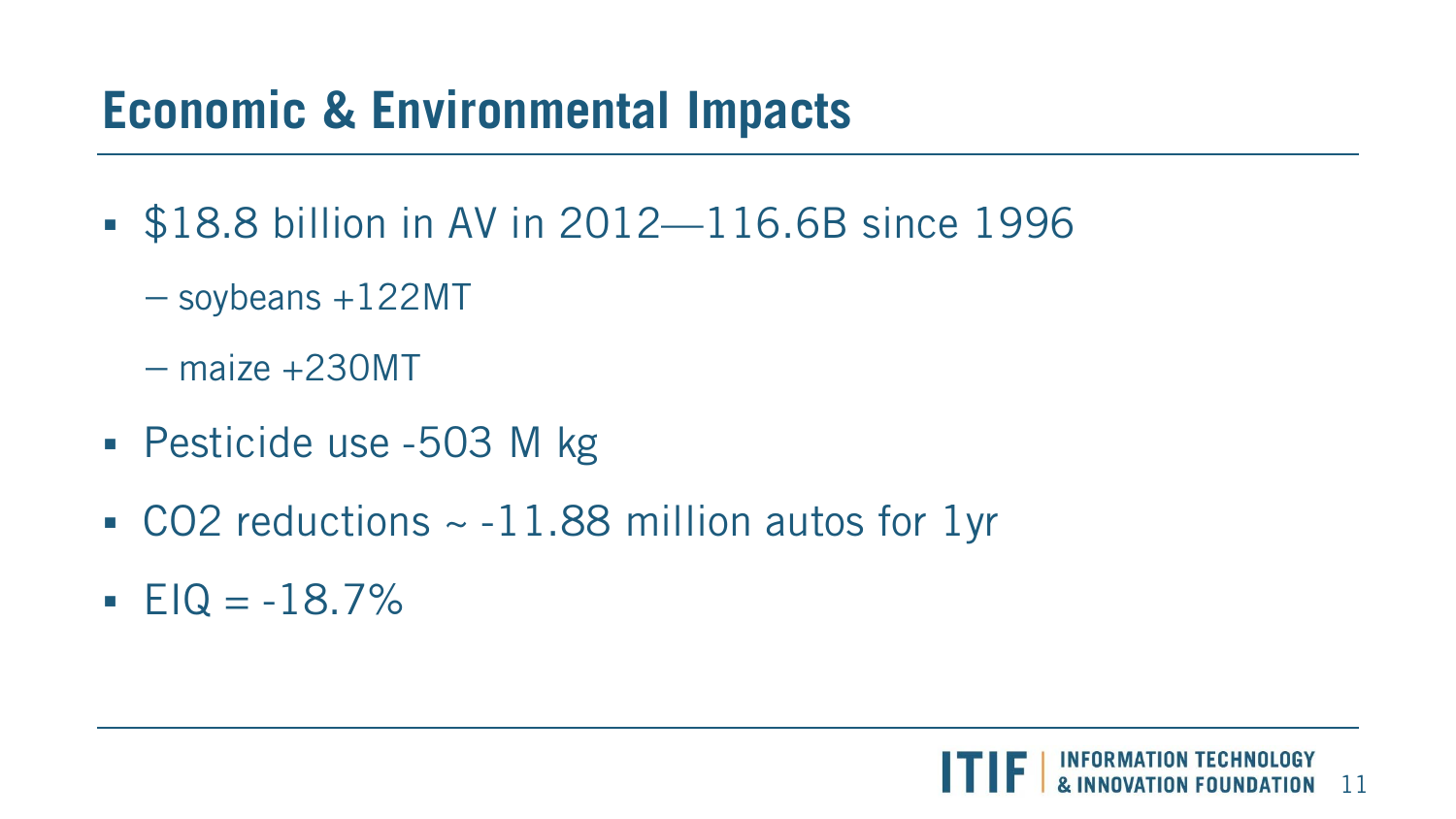#### **Pesticides Down, Yields and Income Up**



**INFORMATION TECHNOLOGY & INNOVATION FOUNDATION** 12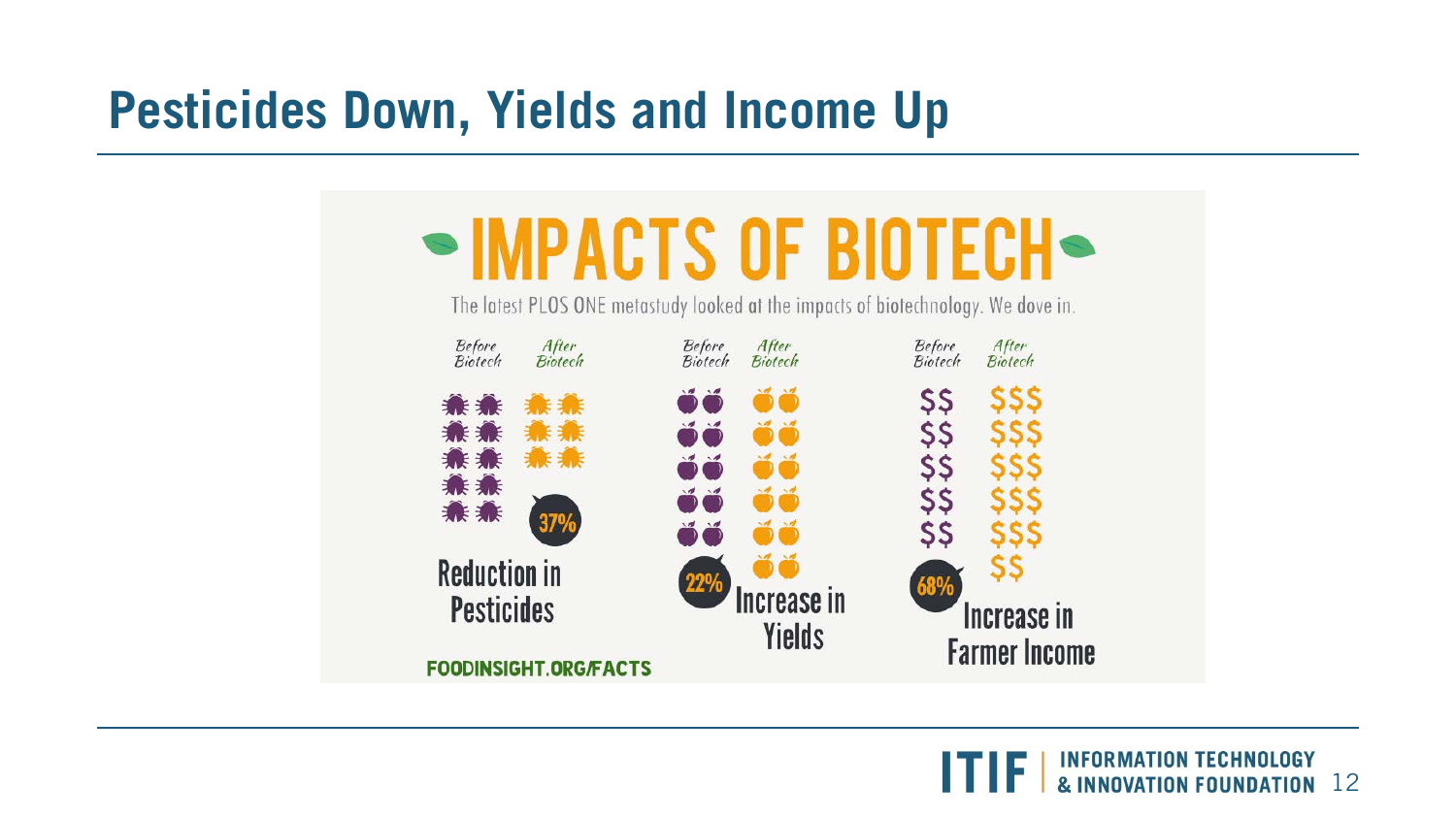# **Safety Is NOT an Issue**

- EU study released October 2001 after 15 years of research found…
- "The use of more precise technology and the greater regulatory scrutiny probably make them even safer than conventional plants and foods… the benefits of these plants and products for human health and the environment become increasingly clear."

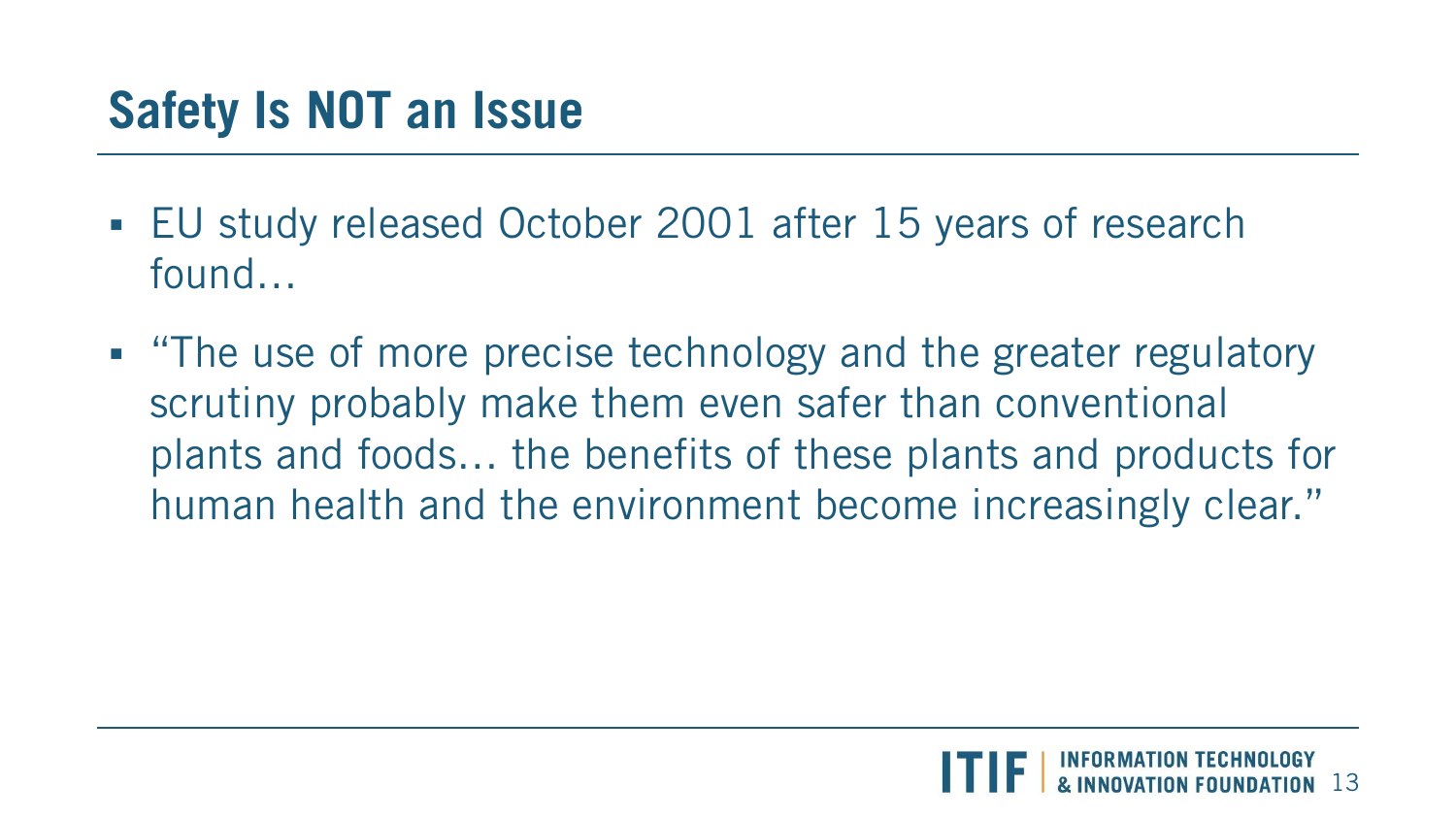### **U.S. Policy on Biotech-Improved Crops & Foods**

- For the past 50 years U.S. policy has been strongly supportive of crops & foods improved through biotechnology
- Major support for basic research (USDA, DOE, NSF, NIH)
- Regulatory oversight based on findings of no novel hazards (NAS, OECD, AMA, etc.) and reliance on existing regulatory authorities
- 1986 Coordinated Framework: USDA, EPA, FDA
- Regulations are science based, not process-triggered

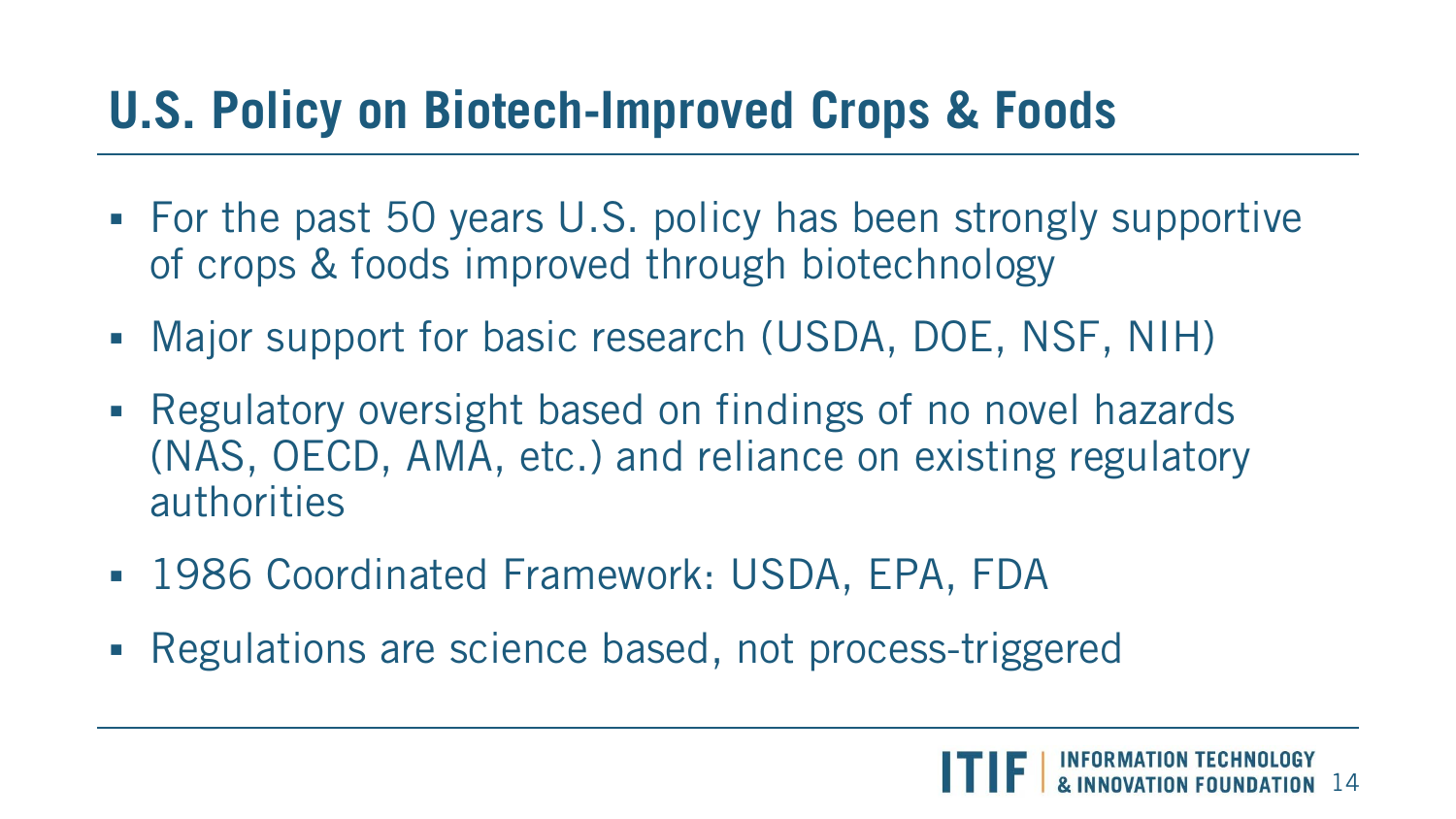# **Testing: How Do We Know These Things Are Safe?**

- They are strictly regulated:
	- USDA regulations [here](http://www.aphis.usda.gov/wps/portal/aphis/home/?1dmy&urile=wcm:path:/aphis_content_library/sa_our_focus/sa_biotechnology/ct_biotechnology) ([APHIS Form 2000\)](http://www.aphis.usda.gov/brs/pdf/2000.pdf)
	- EPA regulations [here](http://www.epa.gov/oppbppd1/biopesticides/pips/pip_list.htm)
	- FDA consultation process [here](http://www.accessdata.fda.gov/scripts/fdcc/?set=Biocon)
	- FDA labeling policy [here](http://www.fda.gov/food/guidanceregulation/guidancedocumentsregulatoryinformation/ucm059098.htm)

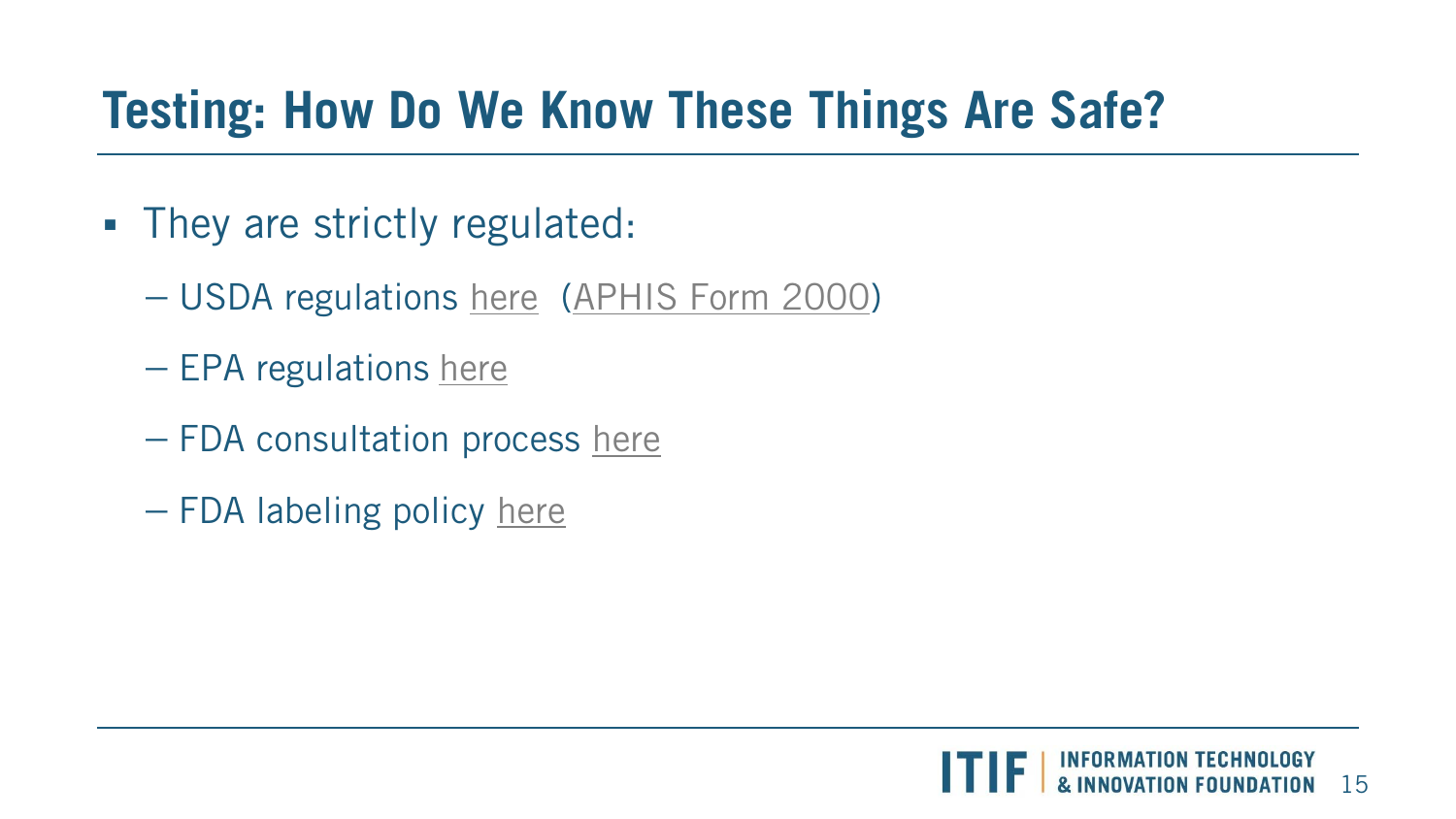# **High-Impact Innovation**

- The use of the CRISPR-CAS9 gene-editing complex, illustrated here in Streptococcus pyogenes, has already had a major impact on multiple fields.
- Cas9 is shown in teal/blue, RNA in magenta and lime green.



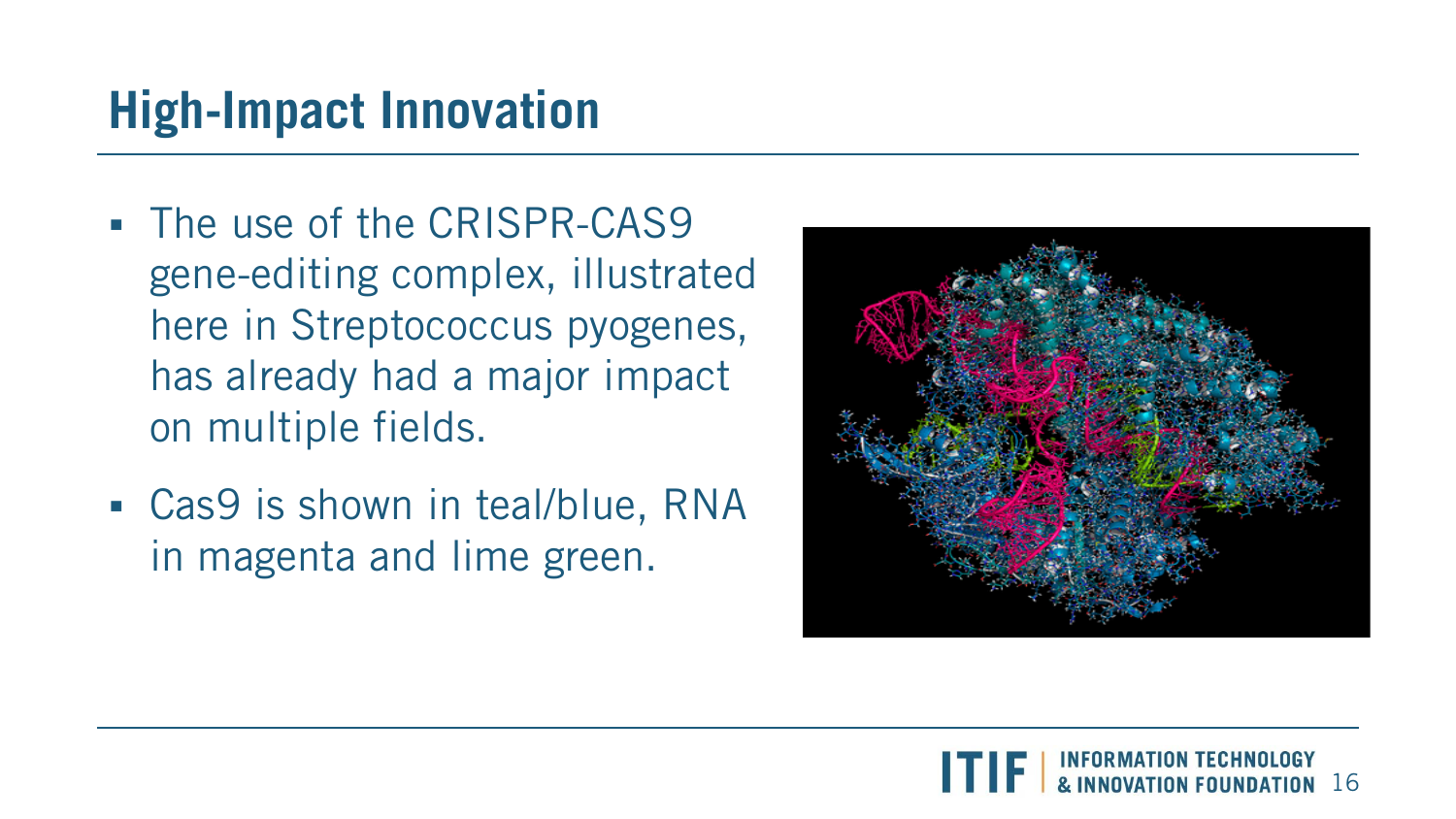# **The History of CRISPR**

- CRISPR discovered in 1987 (Yoshizumi Ishino)
- An unusual repeating DNA sequence (24-48bp) that was accidentally cloned
- Similar repeating sequences found in all bacteria, archaea examined
- It is an adaptive immune system for defense against viruses
- "RNA derived from... CRISPR loci direct large ribonucleoprotein complexes (cas) to destroy invading bacteriophage and plasmids"
- **IDENTIFIELD IN A FIGURE 11** Identifies viral DNA and cuts it

![](_page_16_Picture_7.jpeg)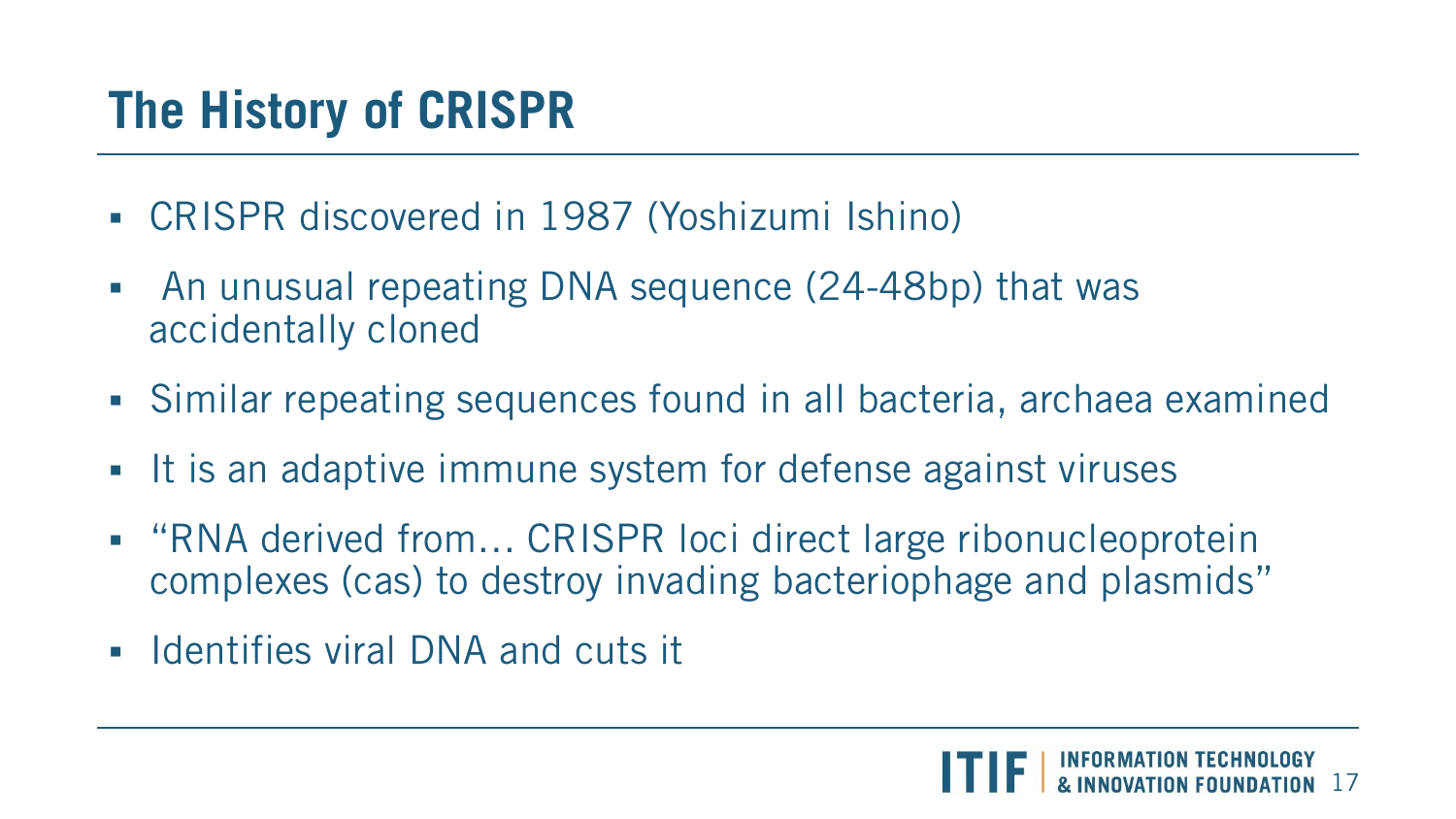#### **How CRISPR Works…**

![](_page_17_Figure_1.jpeg)

**TTF | INFORMATION TECHNOLOGY** & INNOVATION FOUNDATION 18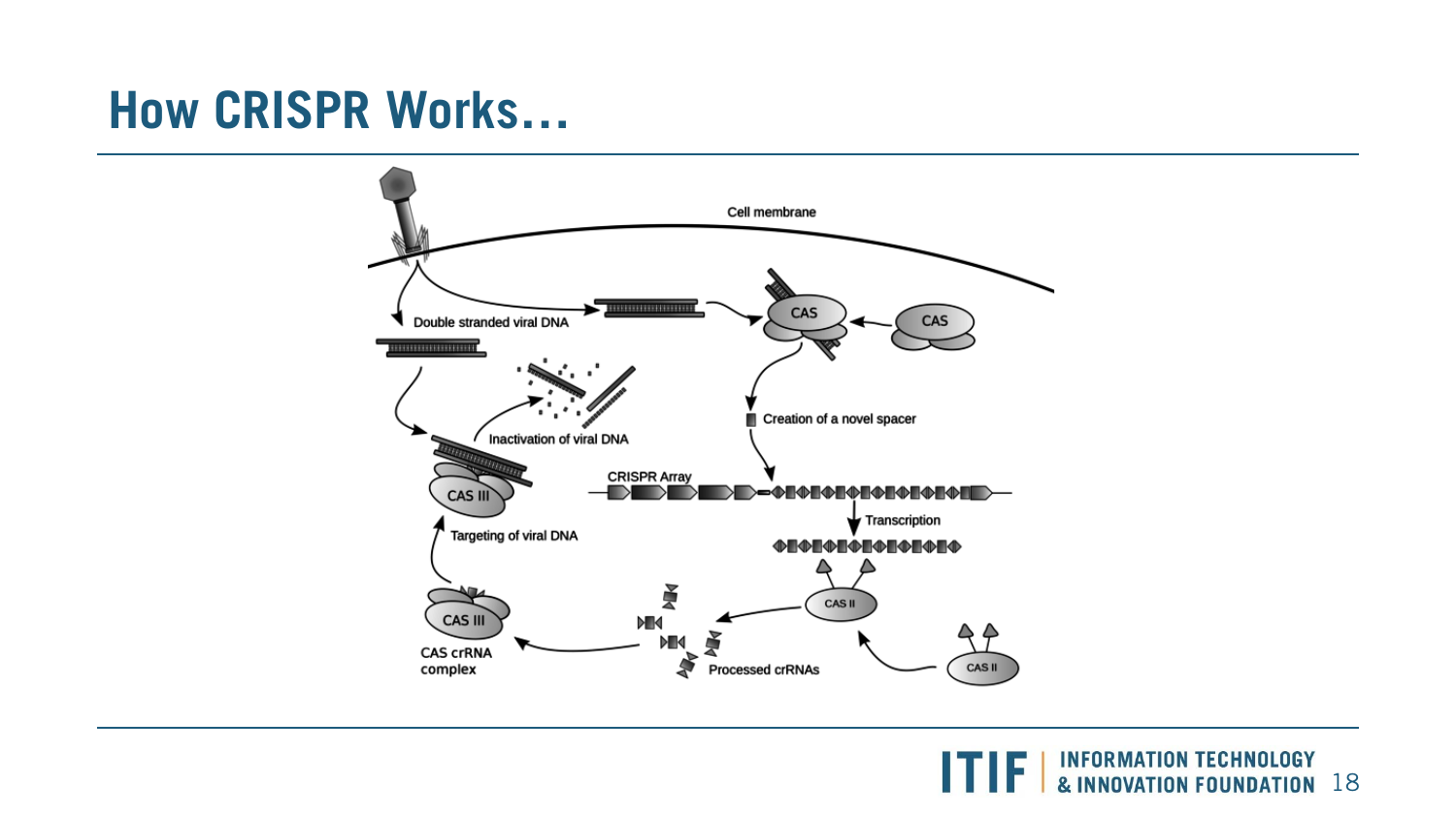#### **How CRISPR Works**

- The CRISPR portion is the post office wall of mug shots
- The CAS moiety is the U.S. Marshall

![](_page_18_Figure_3.jpeg)

![](_page_18_Picture_4.jpeg)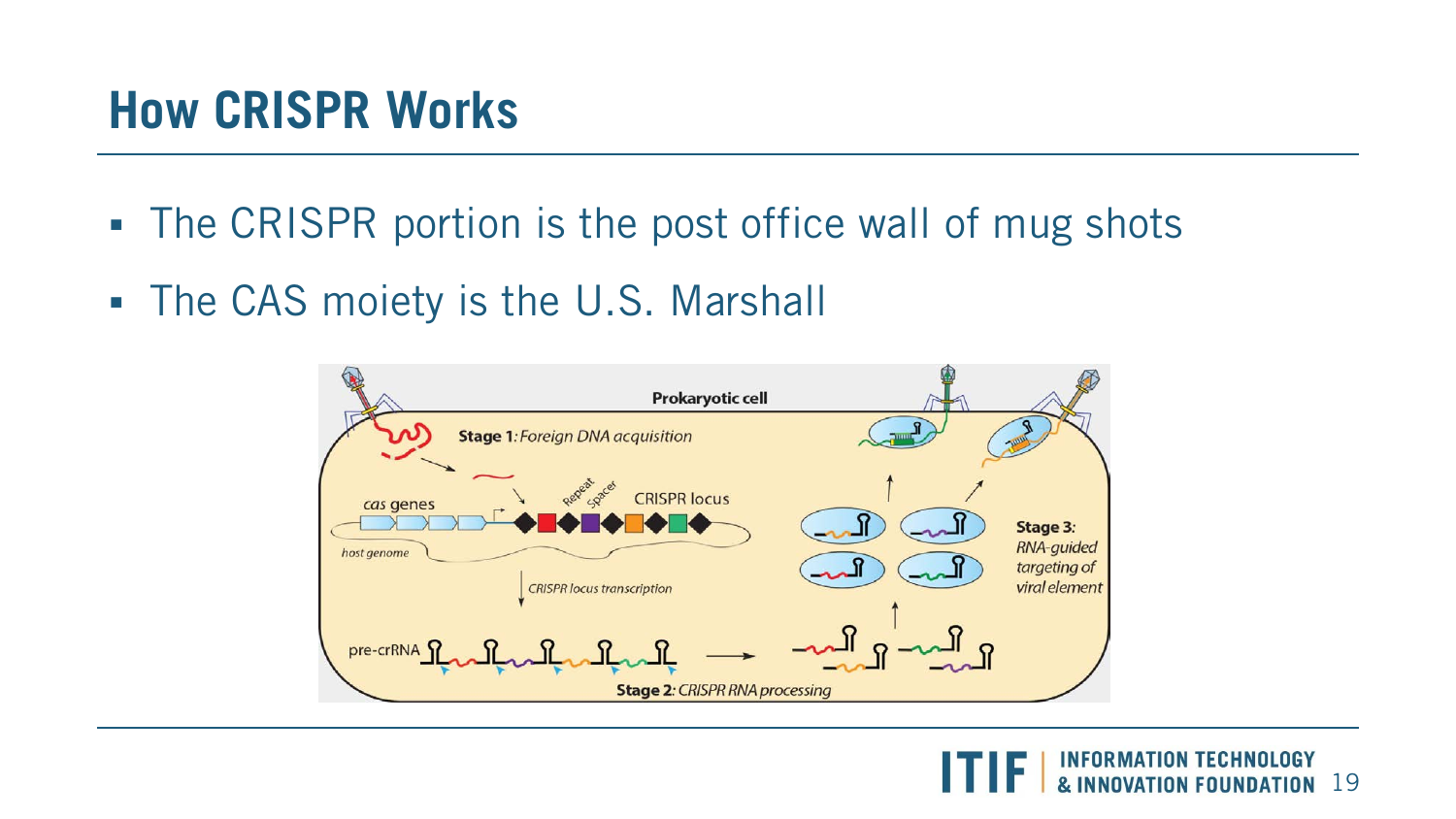#### **Why Is CRISPR Important? What Can We Do With It?**

- Researchers have tweaked CRISPR so it can be used to target any specific DNA sequence (via "guide RNAs" – make your own!)
- If enables researchers to manage any DNA sequence of choice by changing, deleting, or inserting specific nucleotides or nucleotide sequences
- If you can imagine a change you'd like to make to a DNA sequence, CRISPR allows you to make it.

![](_page_19_Picture_4.jpeg)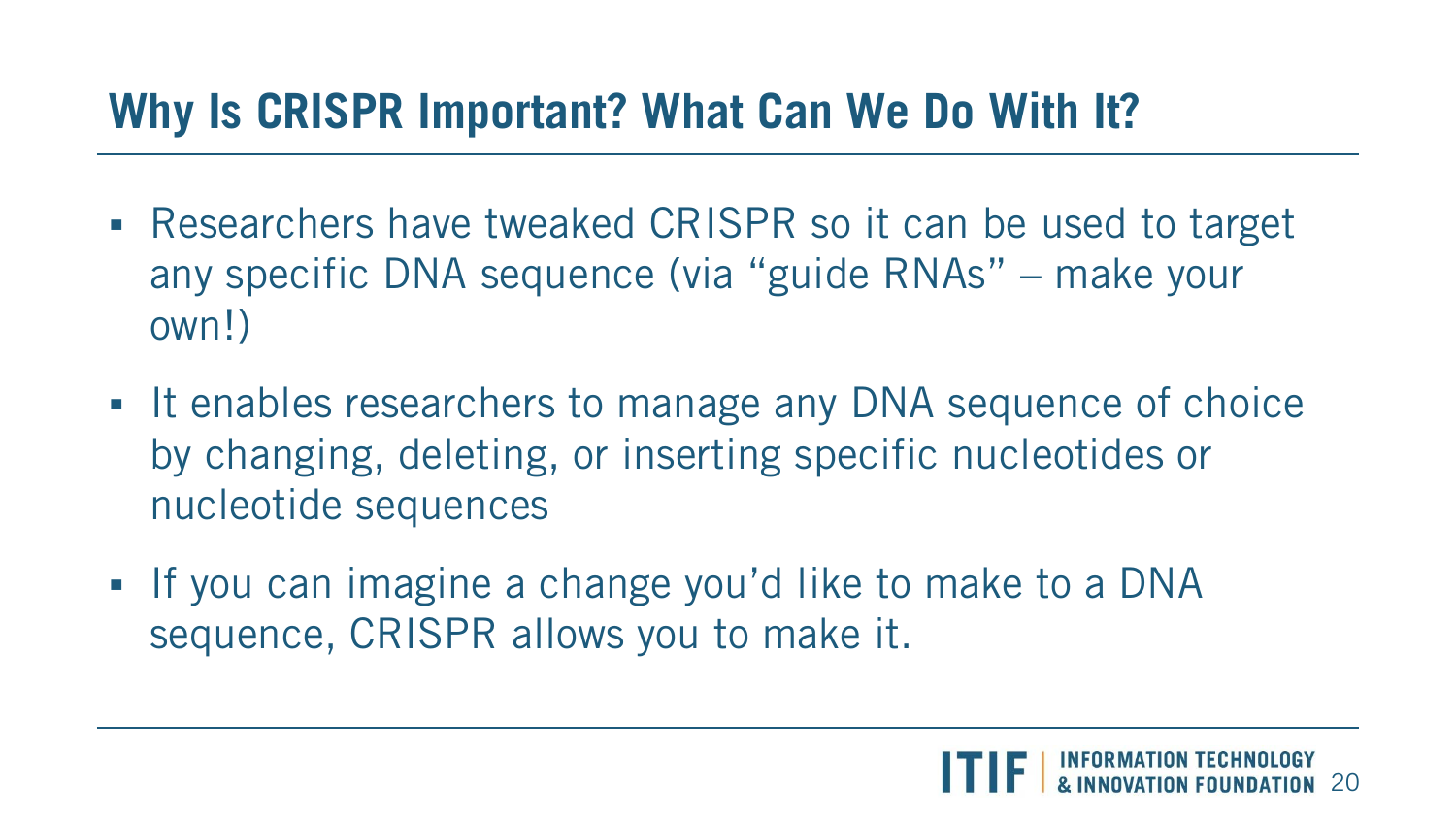### **Where Do We Find CRISPR In The Wild?**

- There are at least 45 families of CAS genes/proteins
- "Libraries of tens of thousands of guide RNAs are available..."

—Elizabeth Pennisi, "The CRISPR Craze," Science 23 Aug 2013:Vol. 341, Issue 6148, pp. 833-836

![](_page_20_Picture_4.jpeg)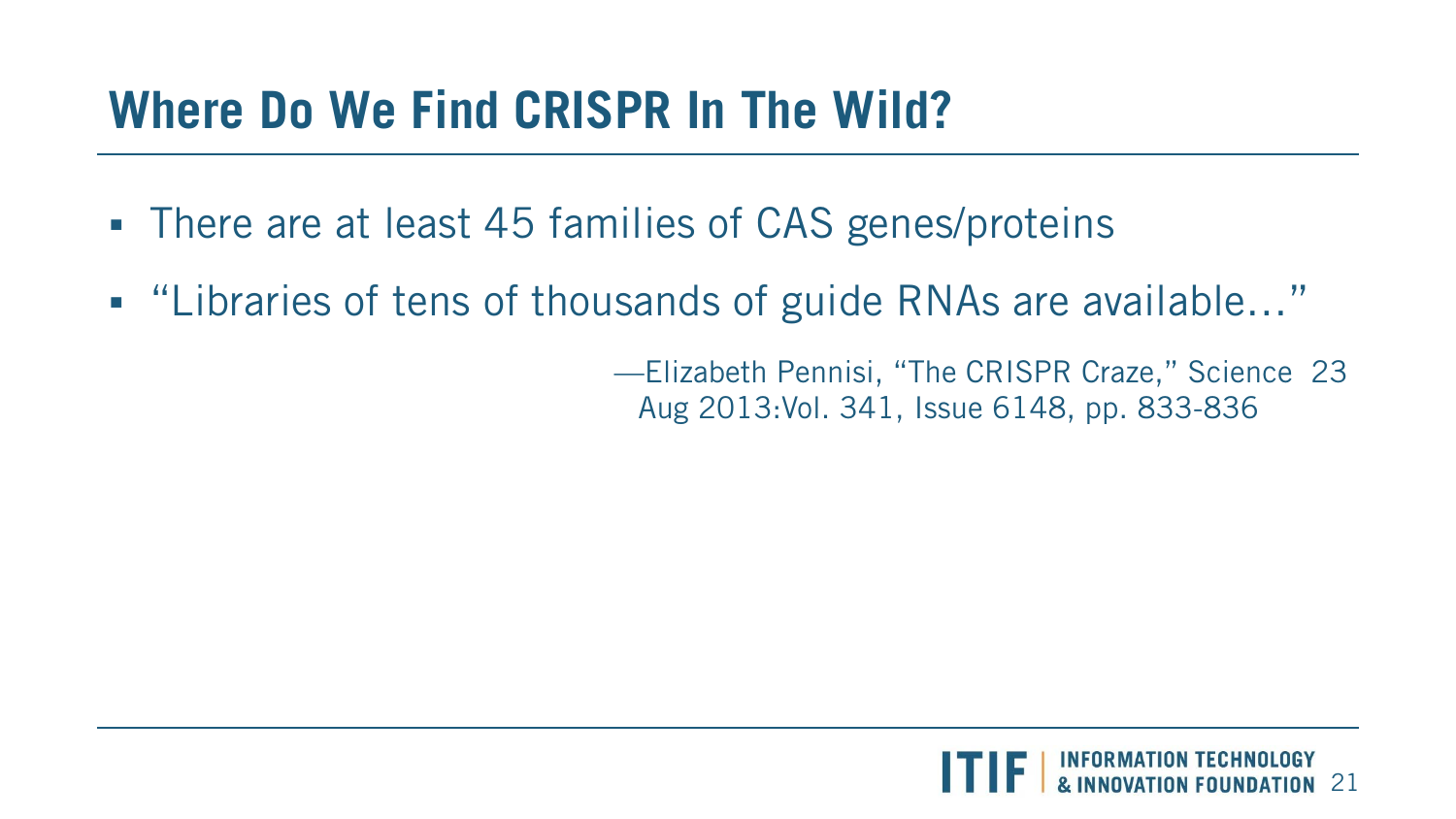# **Gene Editing Publications**

![](_page_21_Figure_1.jpeg)

**INFORMATION TECHNOLOGY<br>& INNOVATION FOUNDATION** 22 ITIFI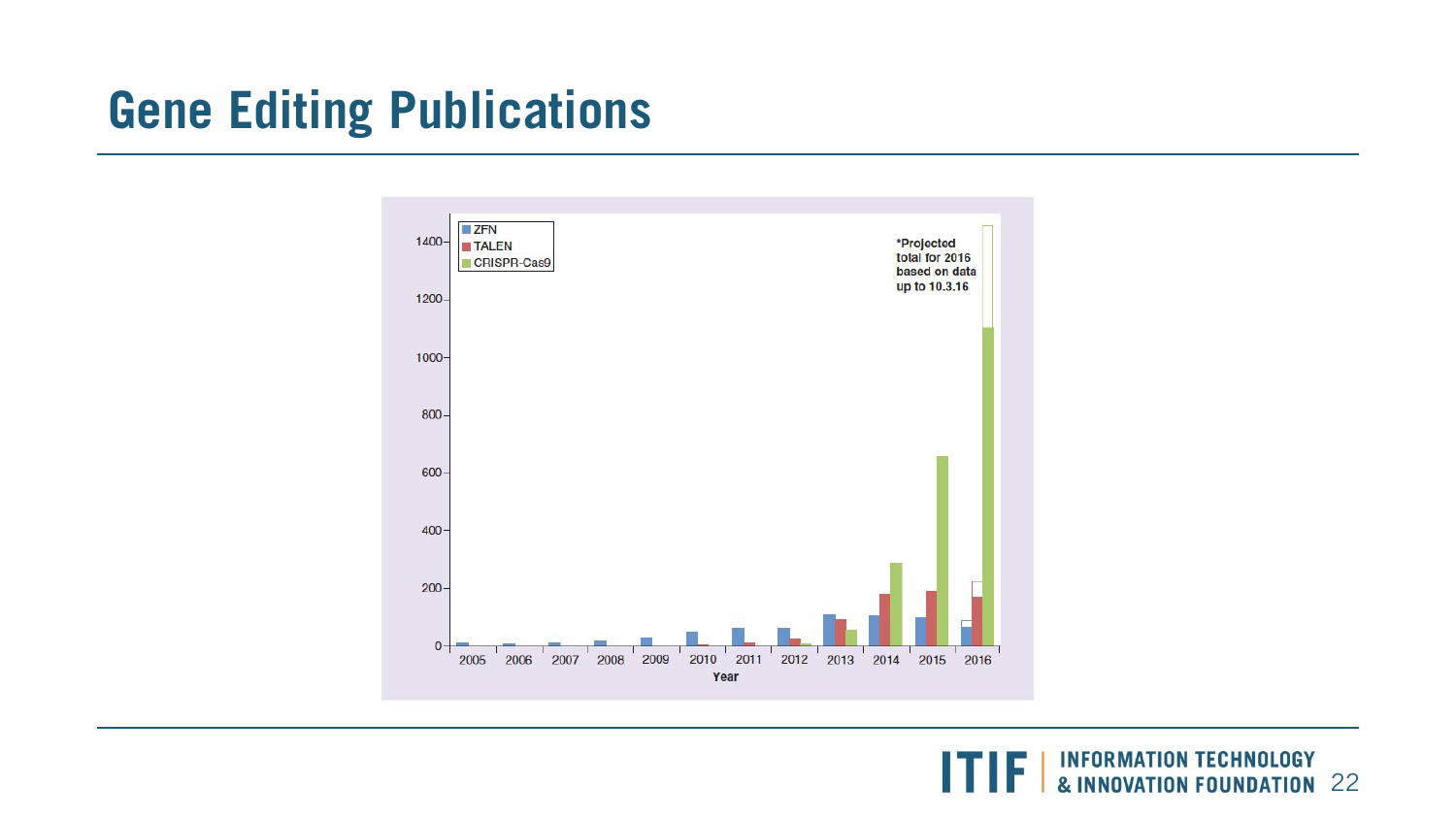"My initial gut reaction was 'Oh my god, this is terrible. It's so scary… But when you give it more thought and weigh it against the environmental changes that we have already made and continue to make, it would be a drop in the ocean."

– Micky Eubanks, Texas A&M

■ "A dream come true for plant breeders..."

– A. Gal-On

![](_page_22_Picture_5.jpeg)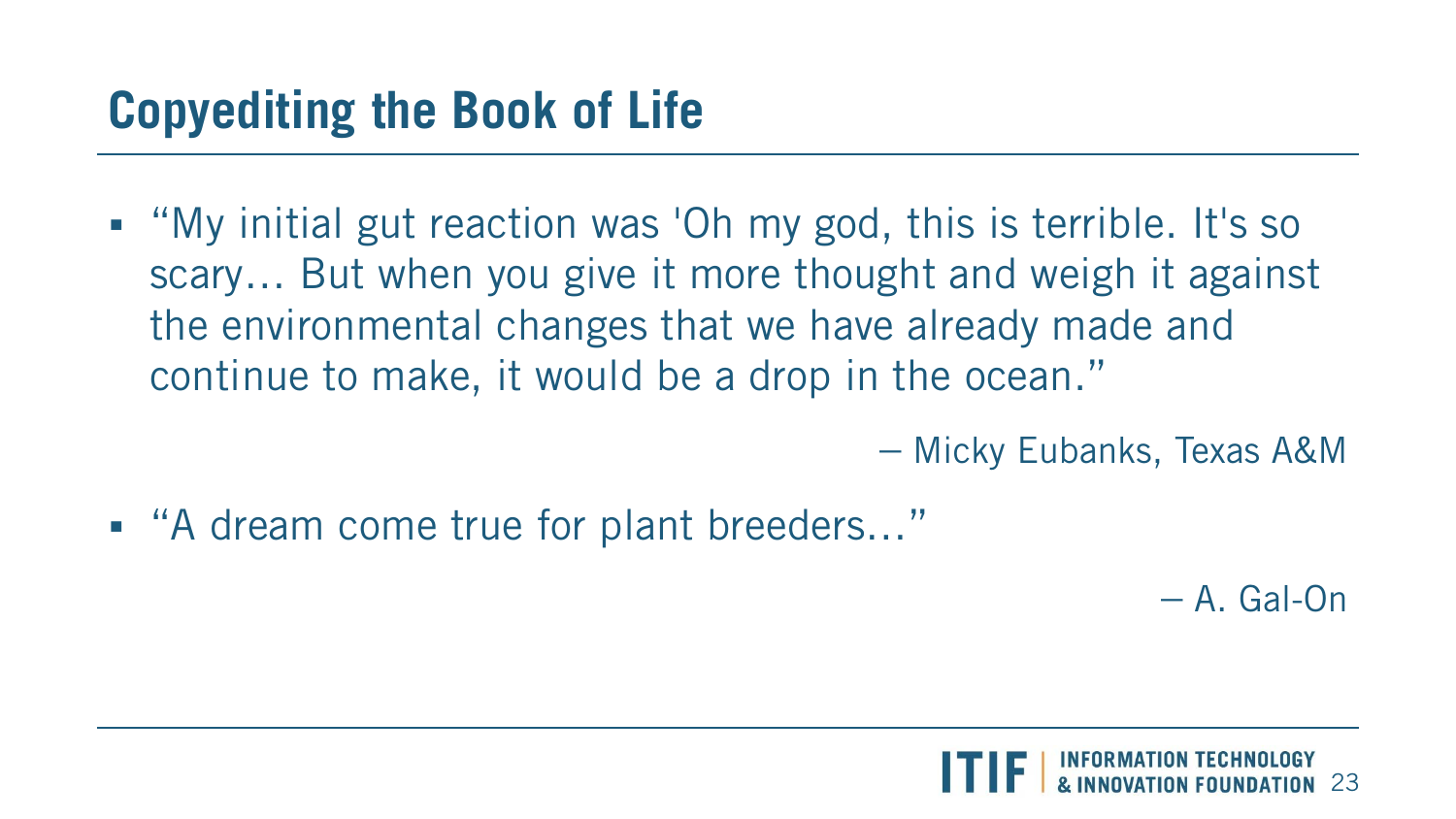# **How Researchers Already Have Used CRISPR**

- Genetically "poll" dairy cattle
- Gene therapy: curing tyrosinaemia in mice; β-thalassaemia
- Make programmable transcription factors to turn genes on/off
- Disease resistance or HT in canola, wheat, rice, soy, potato, sorghum, tomato, mice, goats, pigs, sheep, cattle
- Drought tolerant crops (corn, rice, sugar cane, soy, tomatoes, barley, wheat...)
- Vitamin enriched oranges; micronutrient enhanced grains; oil-profile modified oilseeds
- Enhance product quality in mushrooms, apples, potatoes, tomatoes
- CRISPR gene drives (2015) targeting mosquitoes, ticks, invasive plants, weeds
- **PERV** deletion in pigs
- CRISPR used to gene edit human embryos (2015)
- T-cell augmented cancer therapy clinical trial (2016)

![](_page_23_Picture_12.jpeg)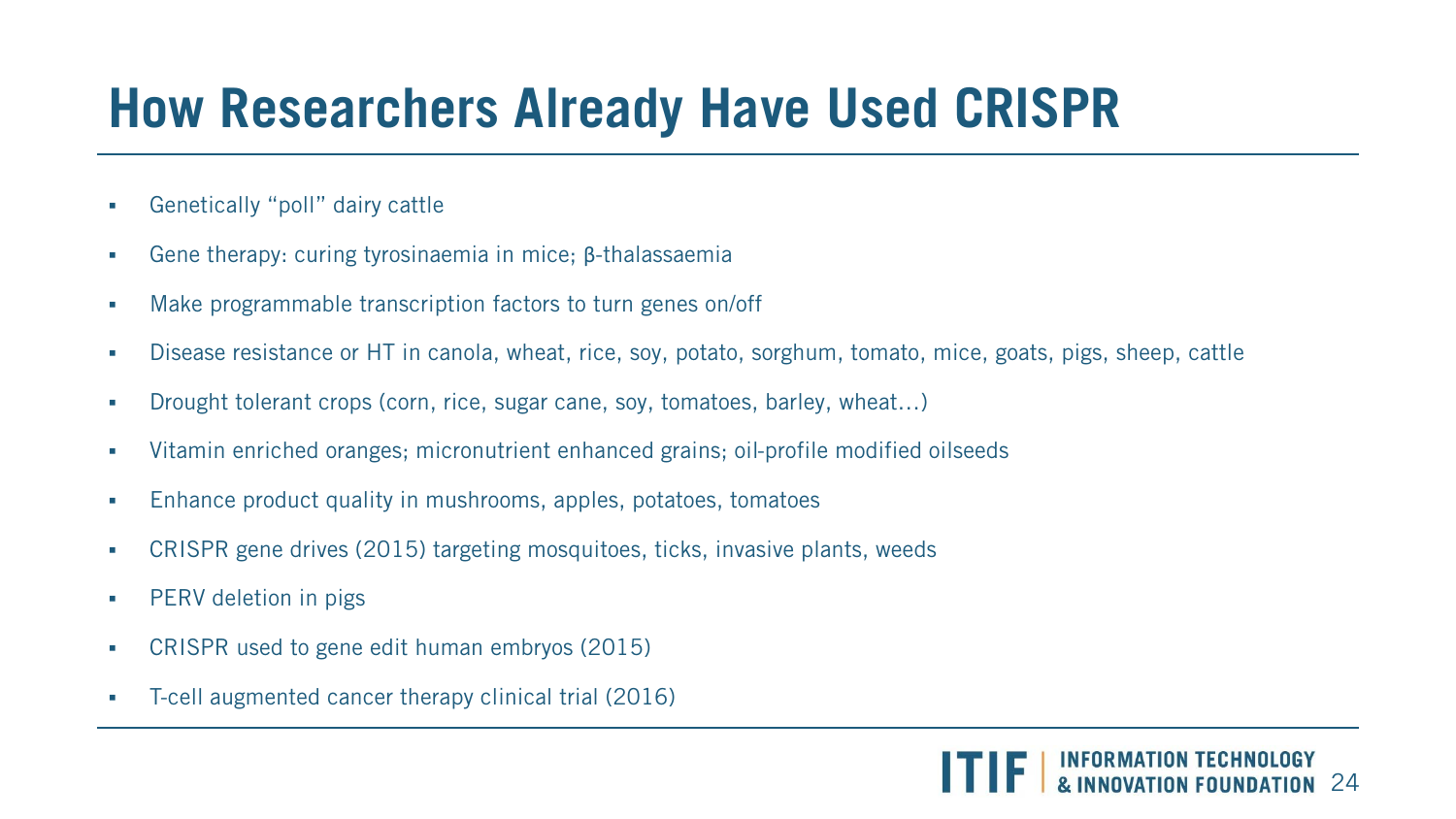# **What Else Could We Do?**

- **E** Cure HIV
- Cure genetic diseases like CF, MD, Huntington's… (OMIM = 23,714)
- Cure cancer (restore p53-mediated tumor suppression)
- Improved N fixation; Nitrogen fixation in non legumes; enhanced photosynthesis (C3 plants to C4)
- Make mosquitoes immune to malaria/Dengue/Yellow Fever/Zika
- **•** Drive mosquito species to extinction
- Rescue endangered species (Hawaiian honeycreepers; alala)
- **Eradicate invasive species**
- What else can you think of?

![](_page_24_Picture_10.jpeg)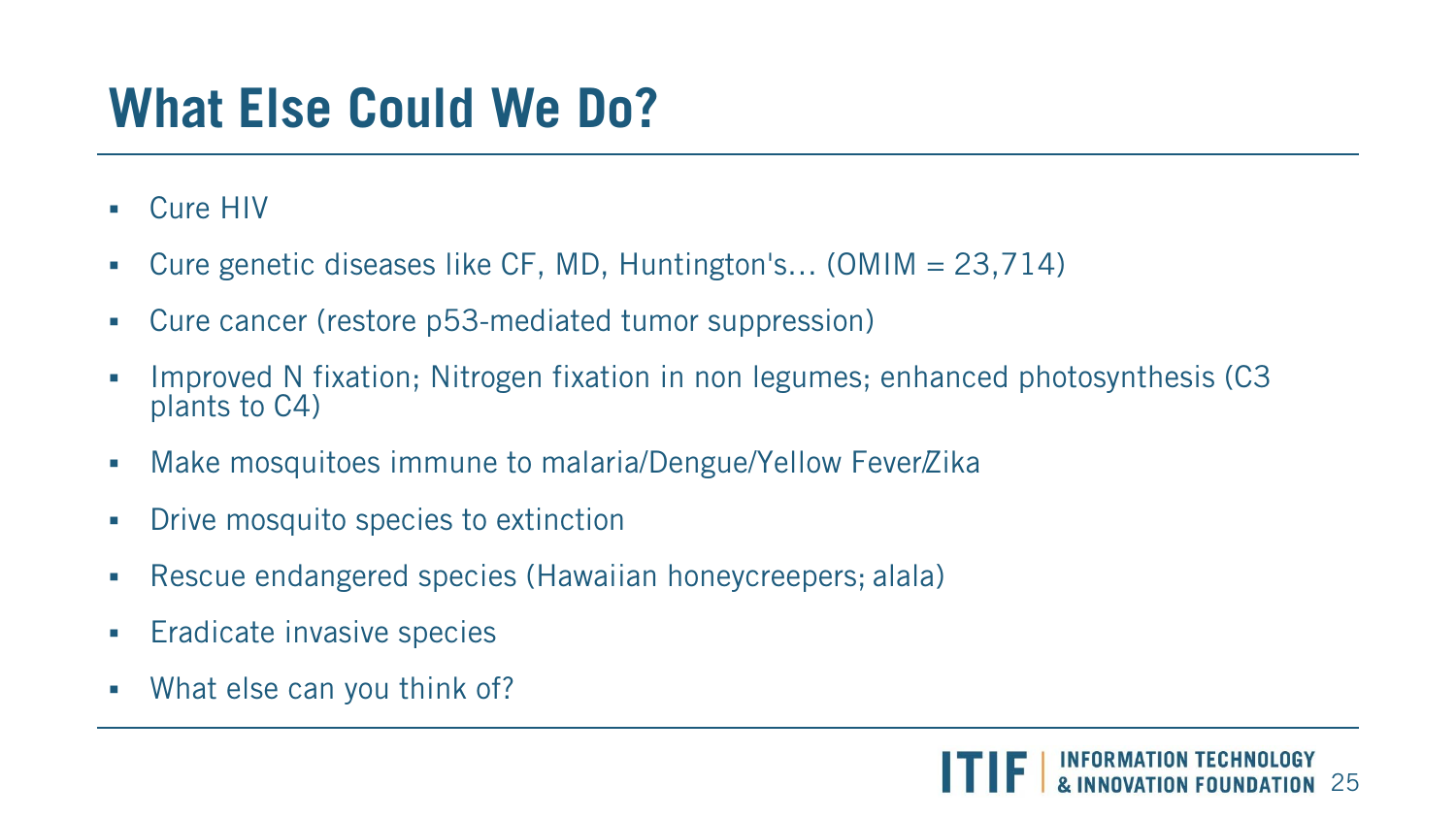# **Preventing Bad Outcomes While Spurring Innovation**

#### **Approaches That DO NOT Work… Approaches That DO work…**

- Process-based regulation (EU on "GMOs")
- **\*** Regulation does not assuage concerns in the face of active fearmongering
- Consumer benefit products ("social license")
- **\*** Regulation for litigation avoidance
- "Education" (necessary, but not sufficient; no match for tribalism)

- Policy & regulations grounded in data & experience
- $\checkmark$  Risk-based regulations (R = H x E)
- $\checkmark$  Proportional risk management
- $\checkmark$  "Guidance" vs regulation
- $\checkmark$  Shared values, human connection ("social license")
- $\checkmark$  Compelling narratives with villains, victims & heroes

26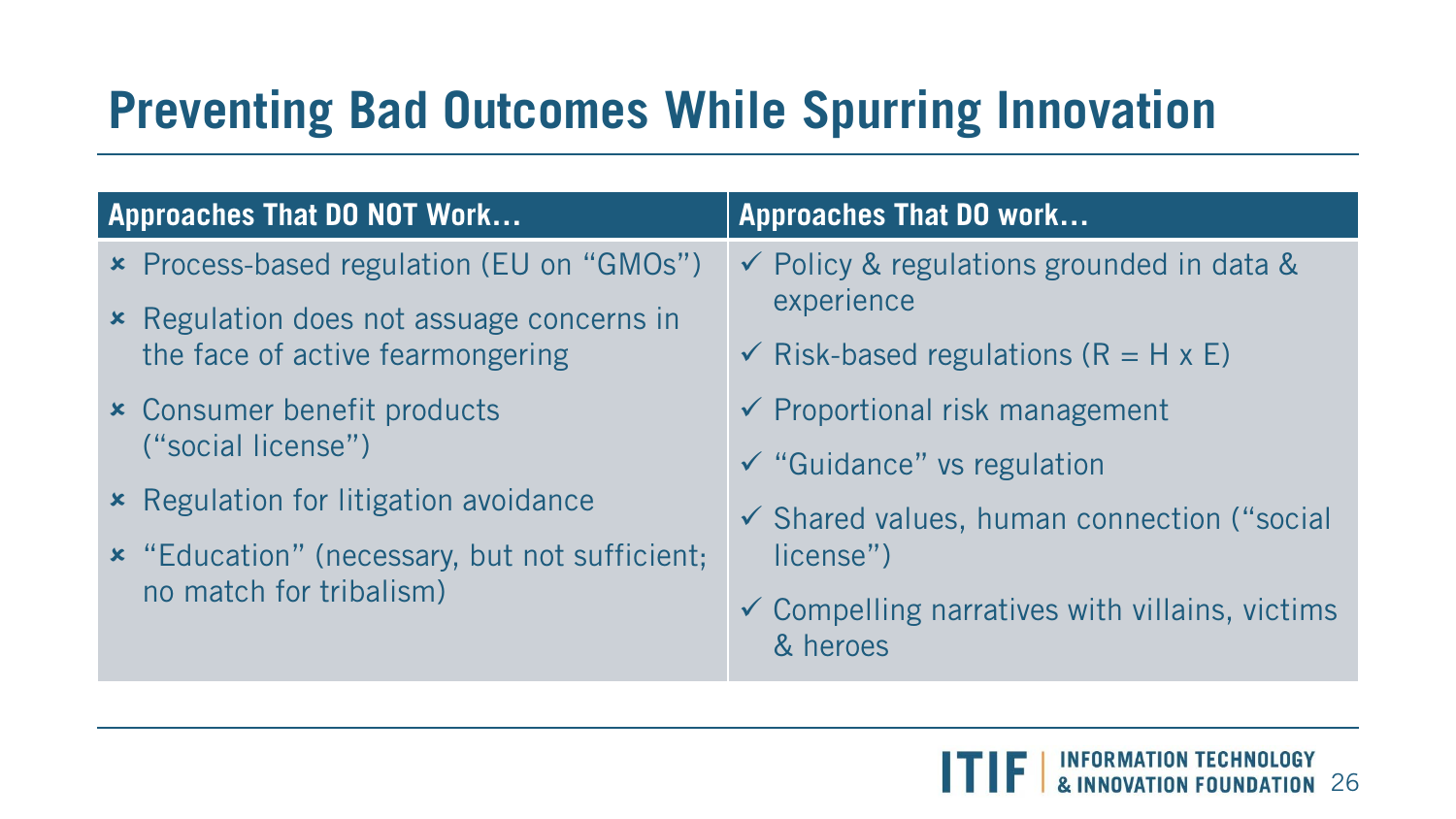# **How Not To Do It**

- **If Europe regulates genome-edited organisms in the same way** it does GM organisms, it will kill the technology here for all except the biotech companies working with profitable traits in the major crops…"
- "I don't think it's too extreme to say that the way that the technology will be used for plant breeding in the future will hinge on how is regulated."

—Huw Jones, Rothamsted Research, Harpenden, UK

![](_page_26_Picture_4.jpeg)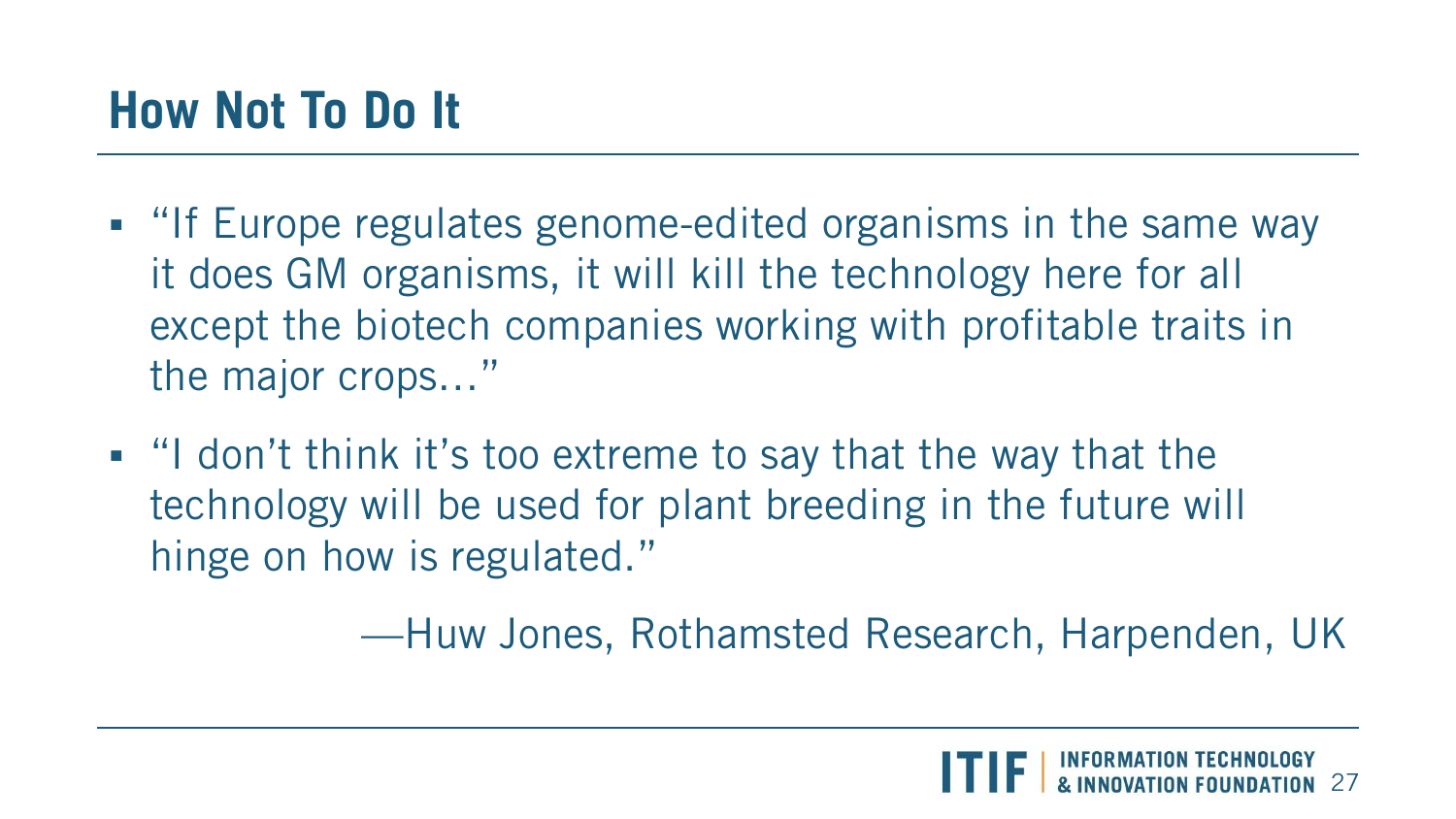# **Greening Agriculture Through Biotechnology**

■ "A truly extraordinary variety of alternatives to the chemical control of insects is available… All have this in common: They are biological solutions, based on understanding of the living organisms they seek to control, and of the whole fabric of life to which these organisms belong."

— Rachel Carson, Silent Spring.

![](_page_27_Picture_3.jpeg)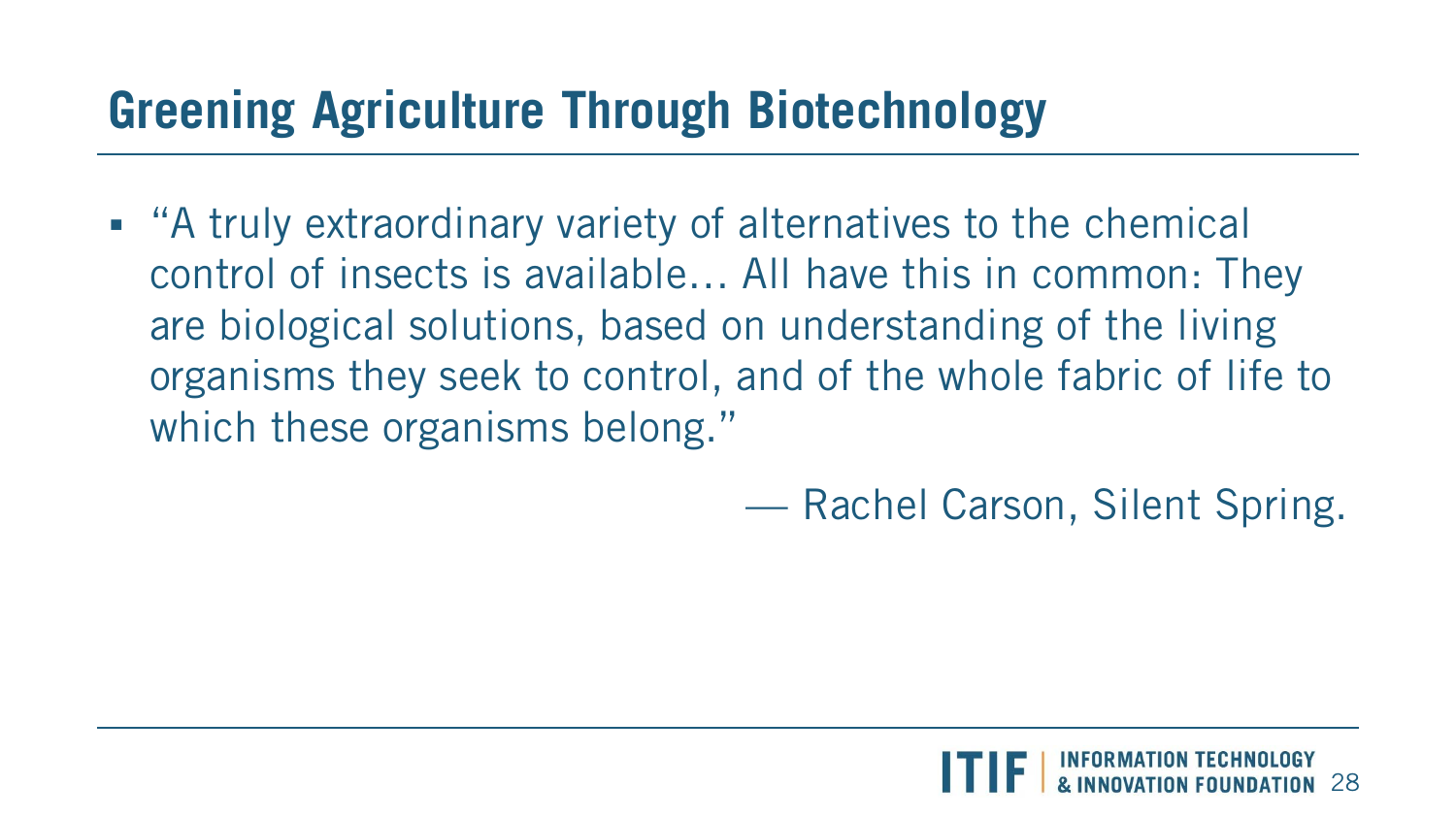# **Further Reading**

- **Lluís Montoliu, The CRISPR [page at CNB.](http://wwwuser.cnb.csic.es/%7Emontoliu/CRISPR/)**
- **[Jennifer Doudna, "](https://www.ted.com/talks/jennifer_doudna_we_can_now_edit_our_dna_but_let_s_do_it_wisely)[CRISPR systems in prokaryotic immunit](http://rna.berkeley.edu/crispr.html)y" and "How CRISPR** lets us edit our DNA."
- Heidi Ledford, "[CRISPR, the disruptor,](http://www.nature.com/news/crispr-the-disruptor-1.17673)" Nature 522, 20–24 (04 June 2015)
- Amy Maxmen, ["The Genesis Engine,](https://www.wired.com/2015/07/crispr-dna-editing-2/)" Wired.
- Sara Reardon, ["First CRISPR clinical trial gets green light from US panel,](http://www.nature.com/news/first-crispr-clinical-trial-gets-green-light-from-us-panel-1.20137)" Nature doi:10.1038/nature.2016.20137, 22 June 2016,
- David Cyranoski, ["Chinese scientists to pioneer first human CRISPR trial,](http://www.nature.com/news/chinese-scientists-to-pioneer-first-human-crispr-trial-1.20302)" Nature 535, 476–477 (28 July 2016) doi:10.1038/nature.2016.20302

![](_page_28_Picture_7.jpeg)